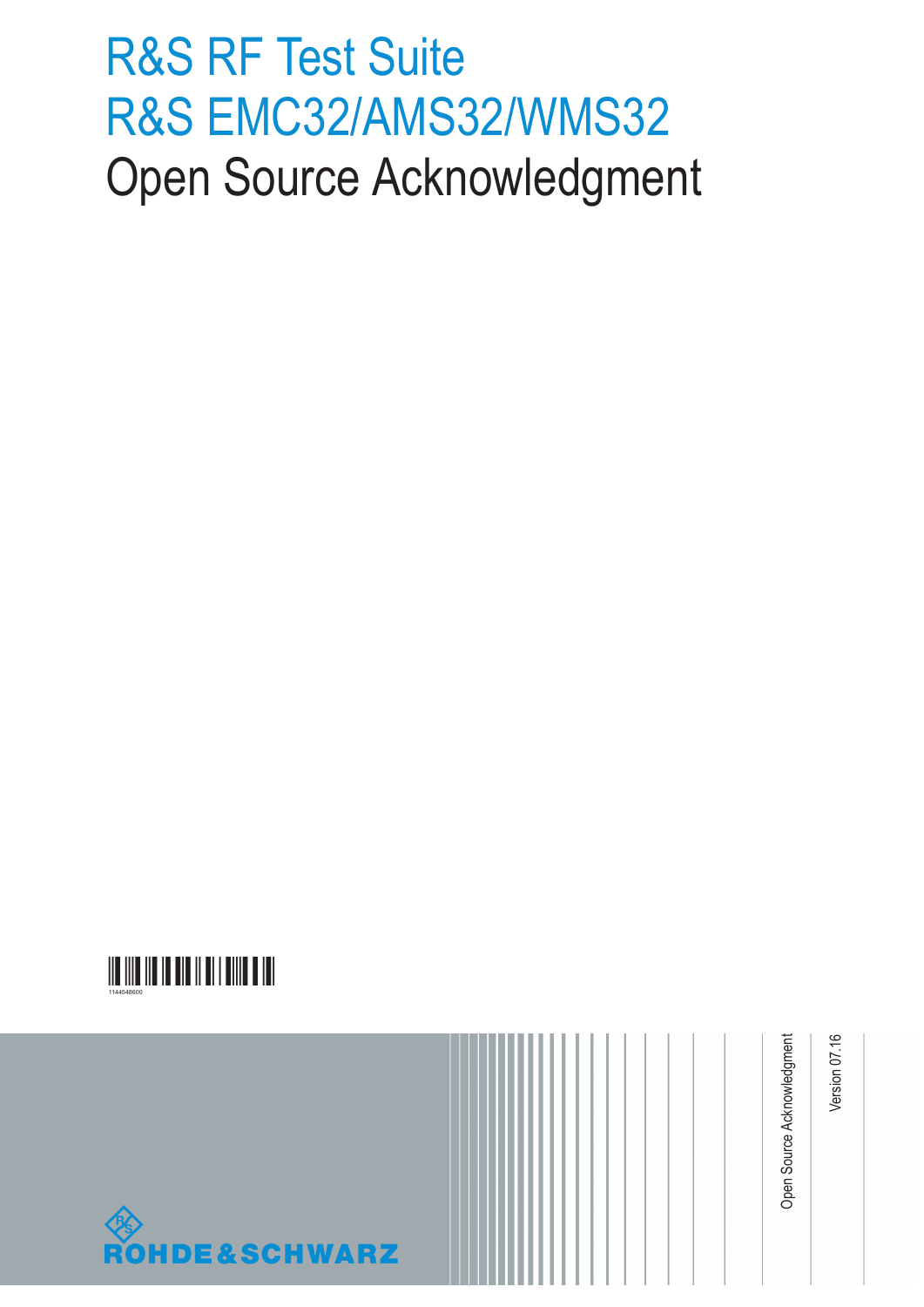© 2019 Rohde & Schwarz GmbH & Co. KG Mühldorfstr. 15, 81671 München, Germany Phone: +49 89 41 29 - 0 Fax: +49 89 41 29 12 164 Email: [info@rohde-schwarz.com](mailto:info@rohde-schwarz.com) Internet: [www.rohde-schwarz.com](http://www.rohde-schwarz.com)

Subject to change – Data without tolerance limits is not binding. R&S® is a registered trademark of Rohde & Schwarz GmbH & Co. KG. Trade names are trademarks of their owners.

1144.5486.00 | Version 07.16 | R&S RF Test Suite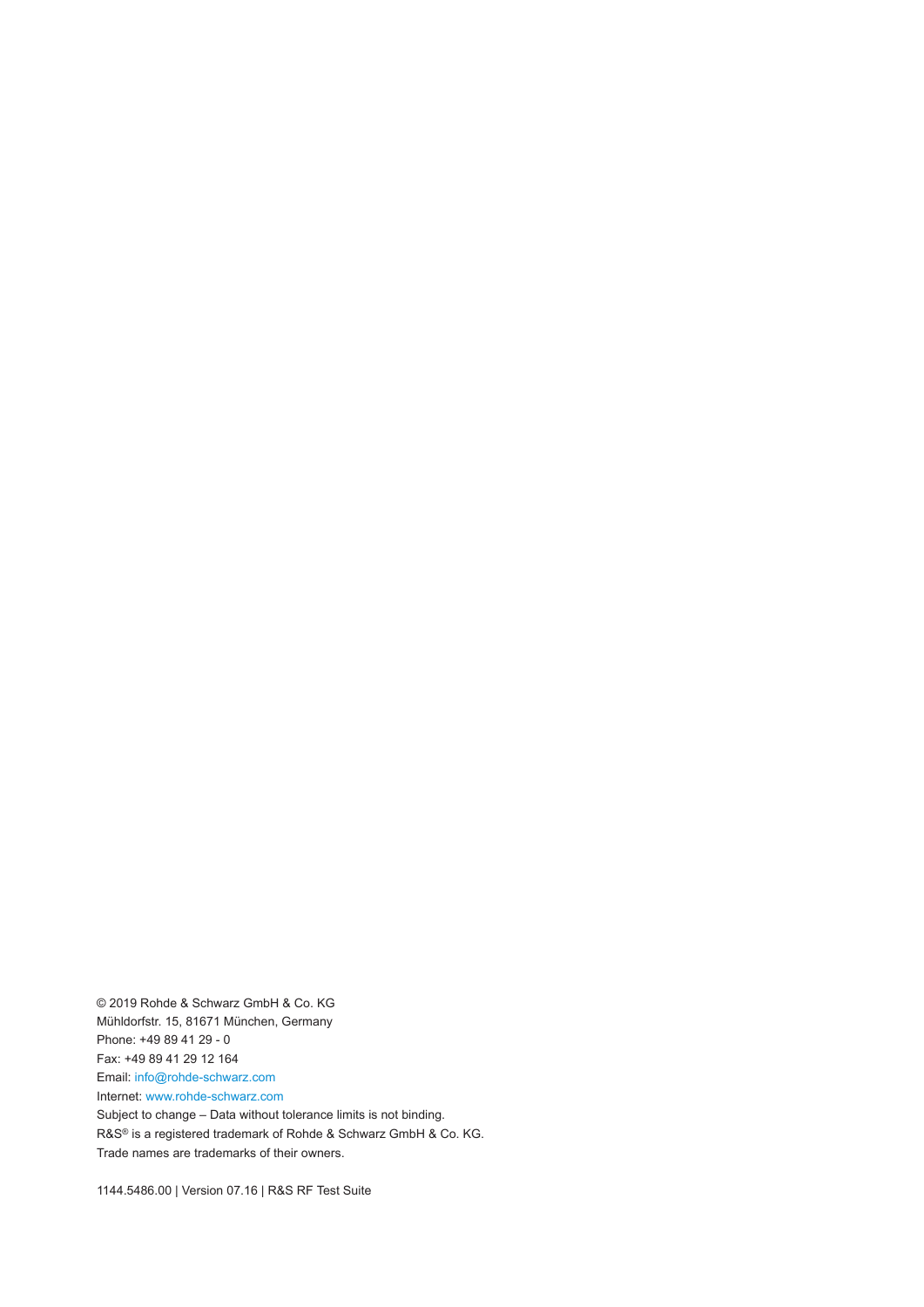## **Contents**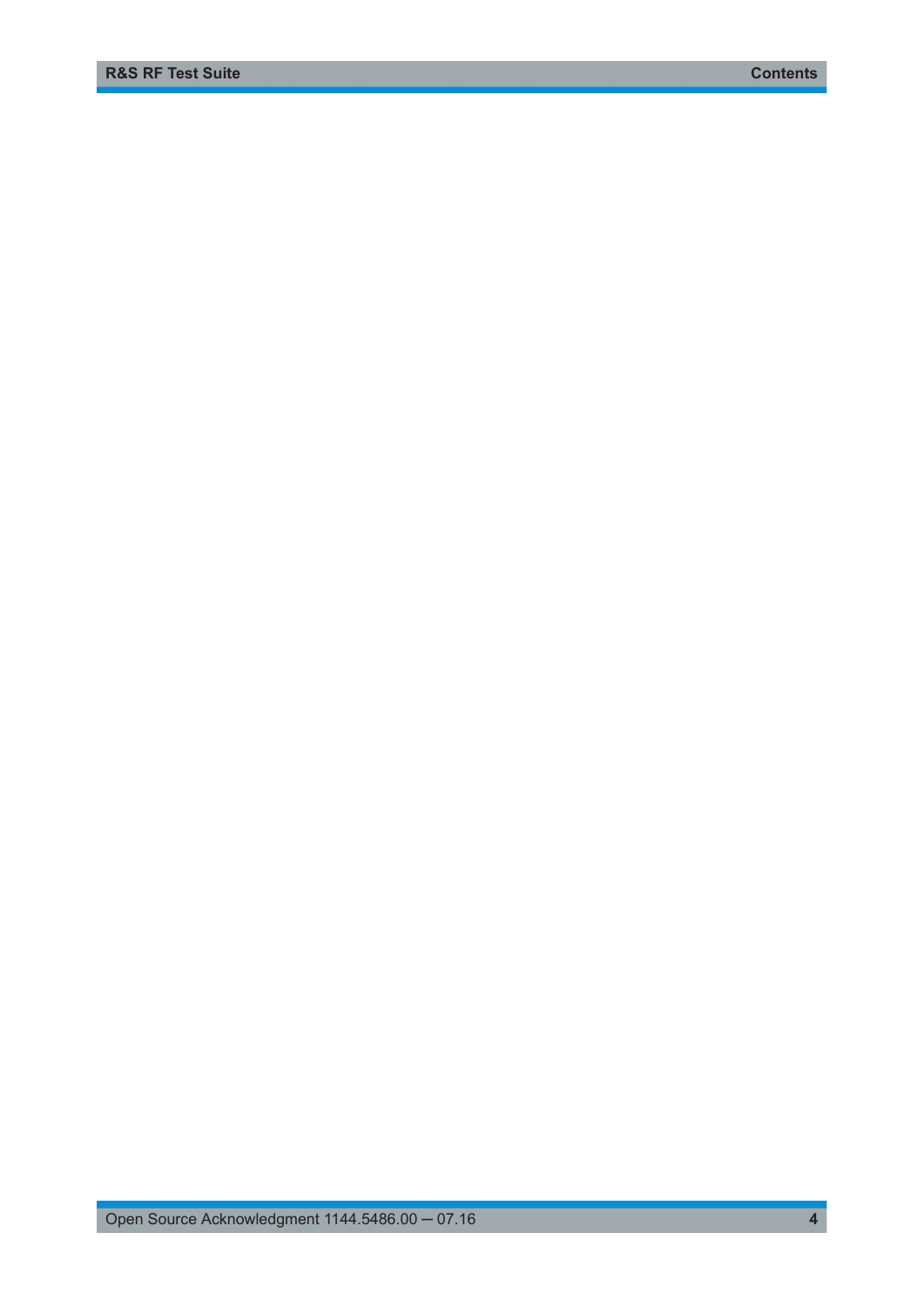## <span id="page-4-0"></span>1 Introduction

This product uses a number of open source software packages which are listed in the section ["Software packages" on page 6](#page-5-0).

The open source software is provided free of charge. You are entitled to use the open source software in accordance with the respective license conditions as provided in the following chapters.

Rohde & Schwarz would like to thank the open source community for their valuable contribution to embedded computing.

## **1.1 Disclaimer**

The open source software is distributed WITHOUT ANY WARRANTY; without even the implied warranty of MERCHANTABILITY or FITNESS FOR A PARTICULAR PUR-POSE. The respective licenses may contain more details.

### **1.2 How to obtain the source code**

The software included in this product may contain copyrighted software that is licensed under a license requiring us to provide the source code of that software, such as the GPL or LGPL. You may obtain the complete corresponding source code for such copyrighted software from us for an unlimited period of time and at no charge. In this case, please contact:

Rohde & Schwarz GmbH & Co. KG

Mühldorfstr. 15, 81671 München, Germany

Phone: +49 89 41 29 - 12345

Email: [customersupport@rohde-schwarz.com](mailto:customersupport@rohde-schwarz.com)

Internet: [www.customersupport.rohde-schwarz.com](http://www.customersupport.rohde-schwarz.com)

This offer is valid to anyone in receipt of this information.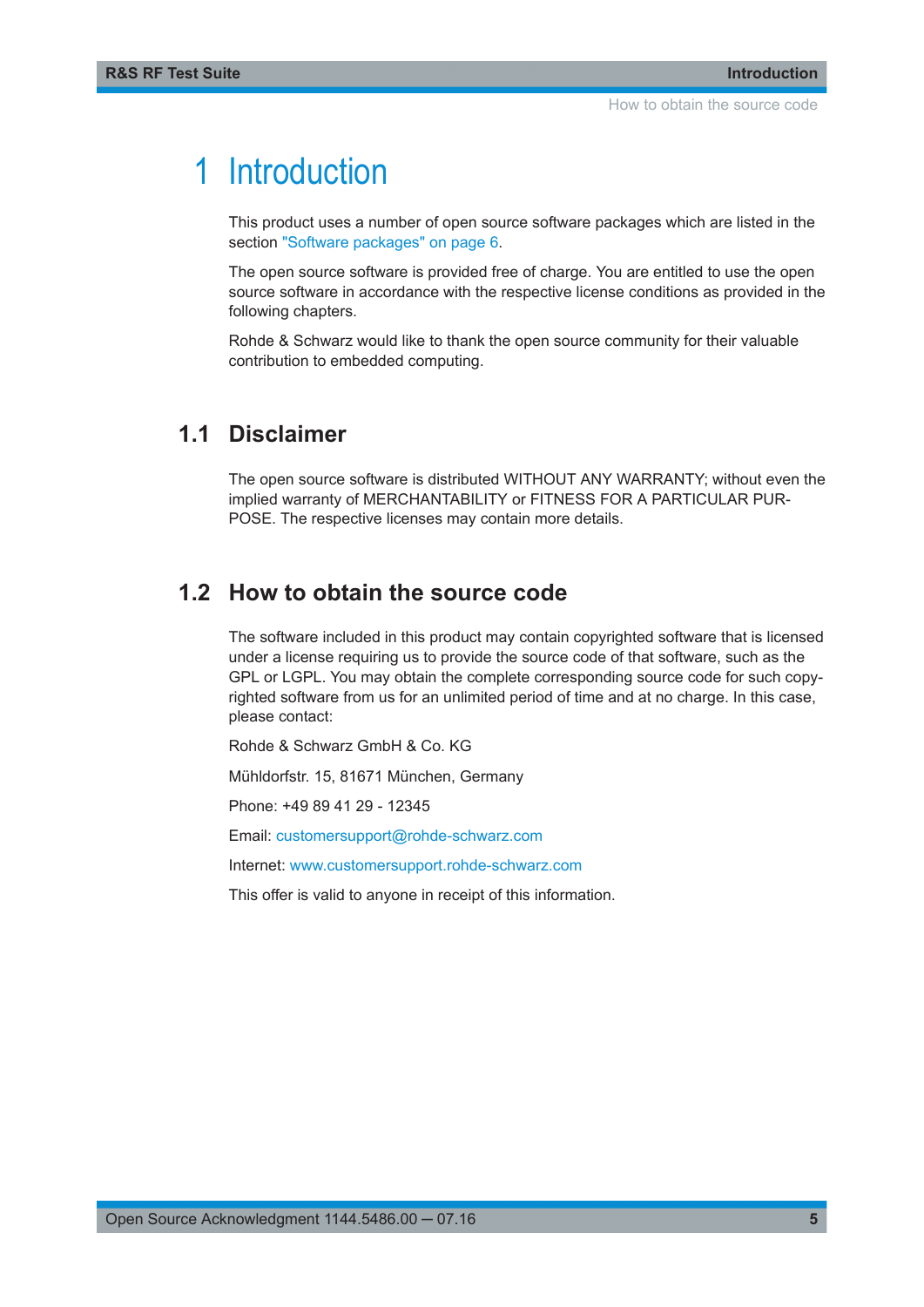## <span id="page-5-0"></span>2 Software packages

► The software contained in this product makes use of the following open source software packages.

| Package                  | <b>Version</b> | License                                             |
|--------------------------|----------------|-----------------------------------------------------|
| CSocketMas-<br>ter.cls   | V1.3           | <b>Creative Commons Attribution Share Alike 2.0</b> |
| Gavaghan.Geod-<br>esy    | 1.1.2          | Public Domain                                       |
| HtmlAgility-<br>Pack.dll | V1.811         | <b>MIT License</b>                                  |
| <b>IKVM</b>              | 8.1.57.17      | Public Domain                                       |
| libeay32.dll             | V1.0.2.11      | <b>OpenSSL License</b>                              |
| modSocketMas-<br>ter.bas | V1.3           | <b>Creative Commons Attribution Share Alike 2.0</b> |
| ssleay32.dll             | V1.0.2.11      | <b>OpenSSL License</b>                              |
| vbXml.dll                | V0.5.24        | <b>GNU Lesser General Public License v2.1</b>       |
| vbXmlRcp.dll             | V0.9.42        | <b>GNU Lesser General Public License v2.1</b>       |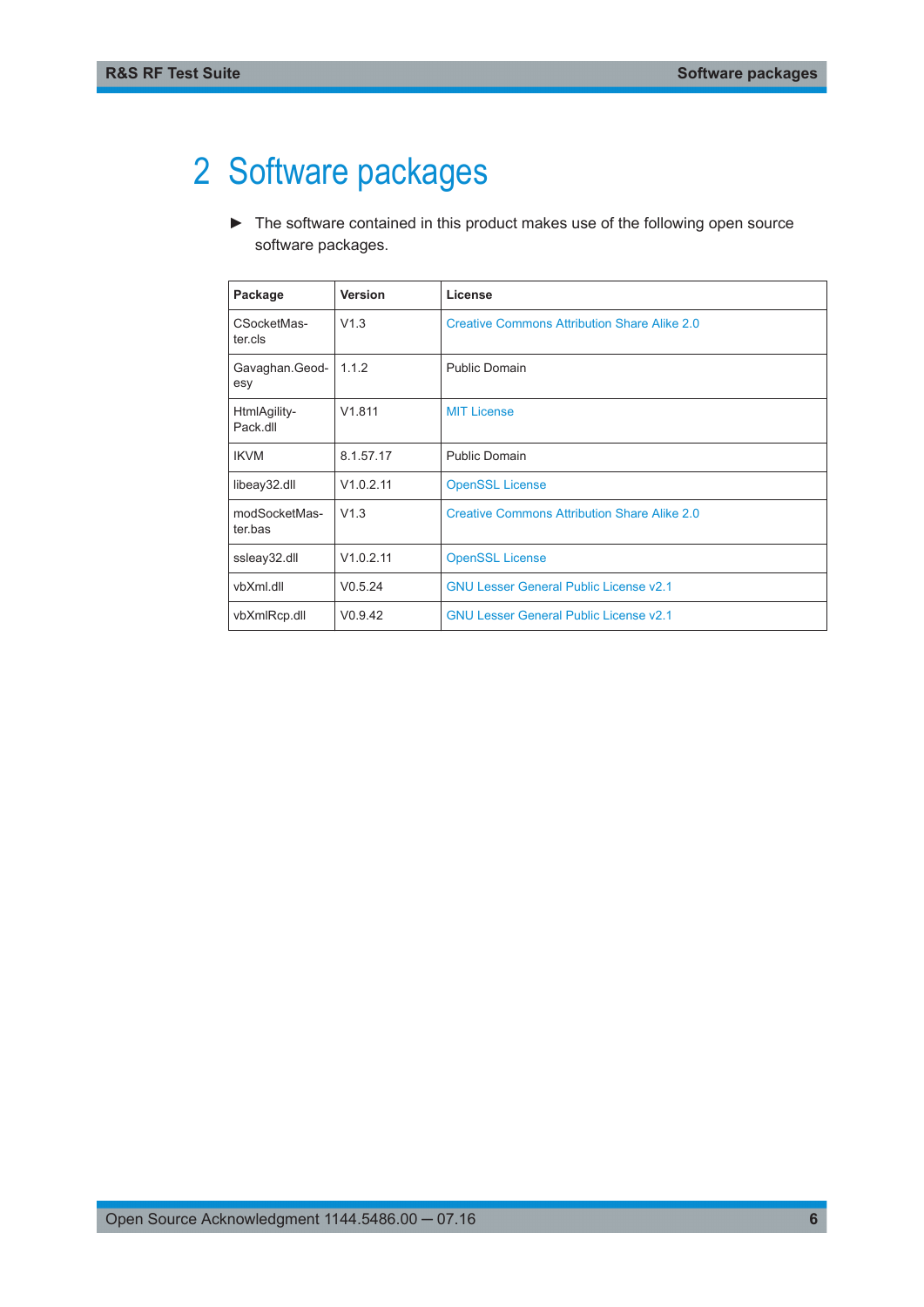Creative Commons Attribution Share Alike 2.0

## <span id="page-6-0"></span>3 Verbatim license texts

### **3.1 Creative Commons Attribution Share Alike 2.0**

Creative Commons Attribution-ShareAlike 2.0

CREATIVE COMMONS CORPORATION IS NOT A LAW FIRM AND DOES NOT PRO-VIDE LEGAL SERVICES. DISTRIBUTION OF THIS LICENSE DOES NOT CREATE AN ATTORNEY-CLIENT RELATIONSHIP. CREATIVE COMMONS PROVIDES THIS INFORMATION ON AN "AS-IS" BASIS. CREATIVE COMMONS MAKES NO WAR-RANTIES REGARDING THE INFORMATION PROVIDED, AND DISCLAIMS LIABIL-ITY FOR DAMAGES RESULTING FROM ITS USE.

#### License

THE WORK (AS DEFINED BELOW) IS PROVIDED UNDER THE TERMS OF THIS CREATIVE COMMONS PUBLIC LICENSE ("CCPL" OR "LICENSE"). THE WORK IS PROTECTED BY COPYRIGHT AND/OR OTHER APPLICABLE LAW. ANY USE OF THE WORK OTHER THAN AS AUTHORIZED UNDER THIS LICENSE OR COPY-RIGHT LAW IS PROHIBITED.

BY EXERCISING ANY RIGHTS TO THE WORK PROVIDED HERE, YOU ACCEPT AND AGREE TO BE BOUND BY THE TERMS OF THIS LICENSE. THE LICENSOR GRANTS YOU THE RIGHTS CONTAINED HERE IN CONSIDERATION OF YOUR ACCEPTANCE OF SUCH TERMS AND CONDITIONS.

1. Definitions

a. "Collective Work" means a work, such as a periodical issue, anthology or encyclopedia, in which the Work in its entirety in unmodified form, along with a number of other contributions, constituting separate and independent works in themselves, are assembled into a collective whole. A work that constitutes a Collective Work will not be considered a Derivative Work (as defined below) for the purposes of this License.

b. "Derivative Work" means a work based upon the Work or upon the Work and other pre-existing works, such as a translation, musical arrangement, dramatization, fictionalization, motion picture version, sound recording, art reproduction, abridgment, condensation, or any other form in which the Work may be recast, transformed, or adapted, except that a work that constitutes a Collective Work will not be considered a Derivative Work for the purpose of this License. For the avoidance of doubt, where the Work is a musical composition or sound recording, the synchronization of the Work in timedrelation with a moving image ("synching") will be considered a Derivative Work for the purpose of this License.

c. "Licensor" means the individual or entity that offers the Work under the terms of this License.

d. "Original Author" means the individual or entity who created the Work.

e. "Work" means the copyrightable work of authorship offered under the terms of this License.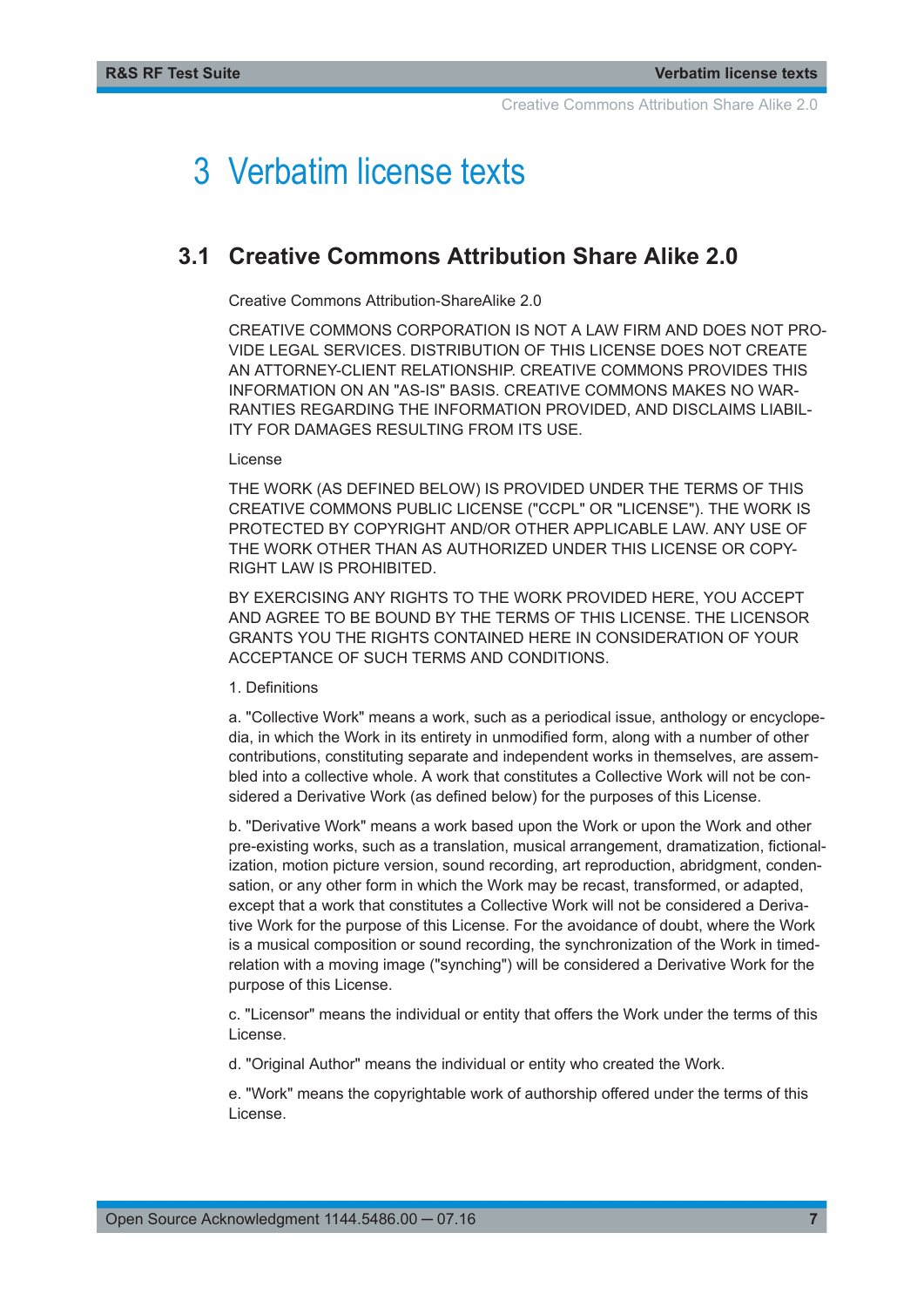f. "You" means an individual or entity exercising rights under this License who has not previously violated the terms of this License with respect to the Work, or who has received express permission from the Licensor to exercise rights under this License despite a previous violation.

g. "License Elements" means the following high-level license attributes as selected by Licensor and indicated in the title of this License: Attribution, ShareAlike.

2. Fair Use Rights. Nothing in this license is intended to reduce, limit, or restrict any rights arising from fair use, first sale or other limitations on the exclusive rights of the copyright owner under copyright law or other applicable laws.

3. License Grant. Subject to the terms and conditions of this License, Licensor hereby grants You a worldwide, royalty-free, non-exclusive, perpetual (for the duration of the applicable copyright) license to exercise the rights in the Work as stated below:

a. to reproduce the Work, to incorporate the Work into one or more Collective Works, and to reproduce the Work as incorporated in the Collective Works;

b. to create and reproduce Derivative Works;

c. to distribute copies or phonorecords of, display publicly, perform publicly, and perform publicly by means of a digital audio transmission the Work including as incorporated in Collective Works;

d. to distribute copies or phonorecords of, display publicly, perform publicly, and perform publicly by means of a digital audio transmission Derivative Works.

e. For the avoidance of doubt, where the work is a musical composition:

i. Performance Royalties Under Blanket Licenses. Licensor waives the exclusive right to collect, whether individually or via a performance rights society (e.g. ASCAP, BMI, SESAC), royalties for the public performance or public digital performance (e.g. webcast) of the Work.

ii. Mechanical Rights and Statutory Royalties. Licensor waives the exclusive right to collect, whether individually or via a music rights society or designated agent (e.g. Harry Fox Agency), royalties for any phonorecord You create from the Work ("cover version") and distribute, subject to the compulsory license created by 17 USC Section 115 of the US Copyright Act (or the equivalent in other jurisdictions).

f. Webcasting Rights and Statutory Royalties. For the avoidance of doubt, where the Work is a sound recording, Licensor waives the exclusive right to collect, whether individually or via a performance-rights society (e.g. SoundExchange), royalties for the public digital performance (e.g. webcast) of the Work, subject to the compulsory license created by 17 USC Section 114 of the US Copyright Act (or the equivalent in other jurisdictions).

The above rights may be exercised in all media and formats whether now known or hereafter devised. The above rights include the right to make such modifications as are technically necessary to exercise the rights in other media and formats. All rights not expressly granted by Licensor are hereby reserved.

4. Restrictions. The license granted in Section 3 above is expressly made subject to and limited by the following restrictions: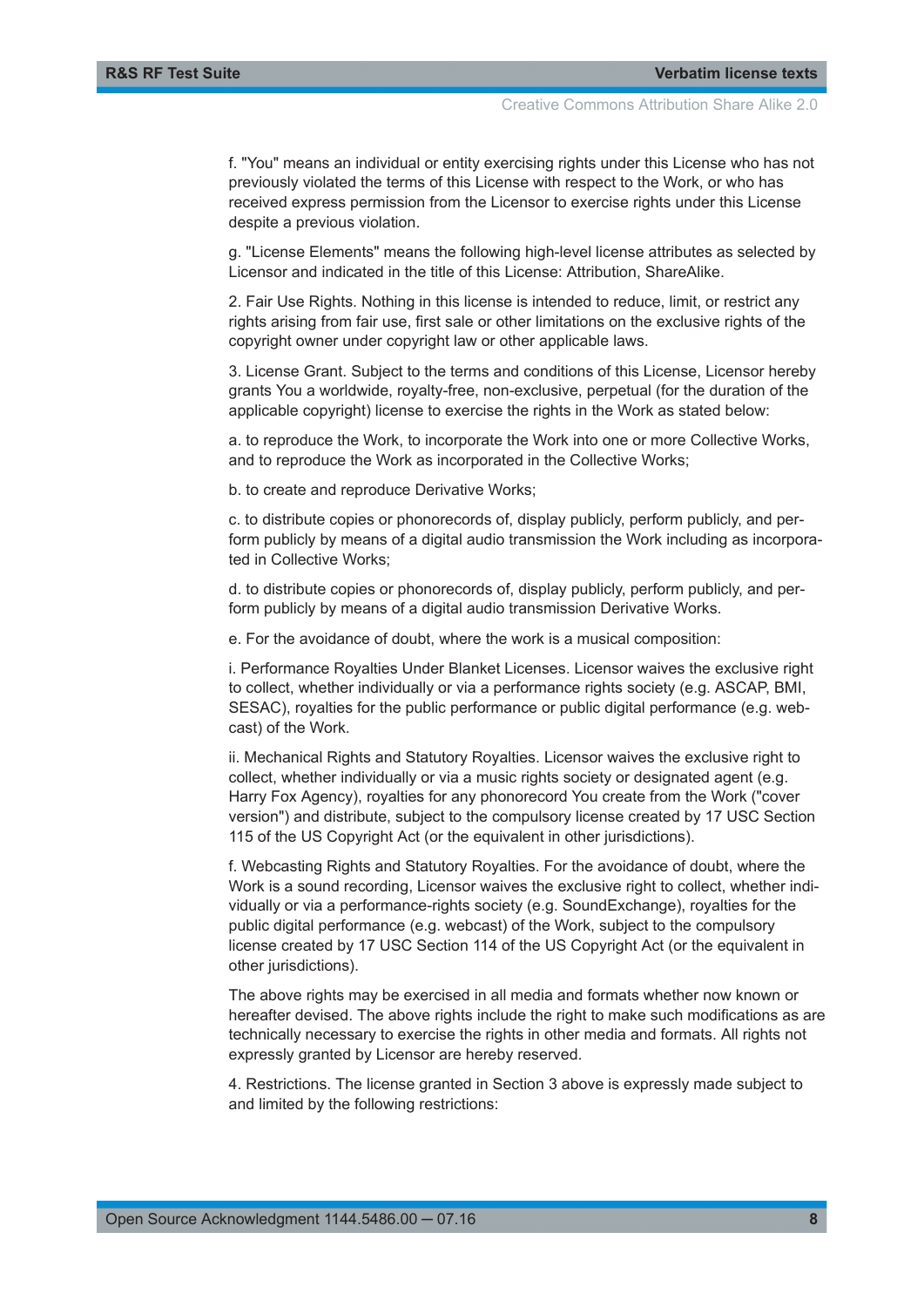#### Creative Commons Attribution Share Alike 2.0

a. You may distribute, publicly display, publicly perform, or publicly digitally perform the Work only under the terms of this License, and You must include a copy of, or the Uniform Resource Identifier for, this License with every copy or phonorecord of the Work You distribute, publicly display, publicly perform, or publicly digitally perform. You may not offer or impose any terms on the Work that alter or restrict the terms of this License or the recipients' exercise of the rights granted hereunder. You may not sublicense the Work. You must keep intact all notices that refer to this License and to the disclaimer of warranties. You may not distribute, publicly display, publicly perform, or publicly digitally perform the Work with any technological measures that control access or use of the Work in a manner inconsistent with the terms of this License Agreement. The above applies to the Work as incorporated in a Collective Work, but this does not require the Collective Work apart from the Work itself to be made subject to the terms of this License. If You create a Collective Work, upon notice from any Licensor You must, to the extent practicable, remove from the Collective Work any reference to such Licensor or the Original Author, as requested. If You create a Derivative Work, upon notice from any Licensor You must, to the extent practicable, remove from the Derivative Work any reference to such Licensor or the Original Author, as requested.

b. You may distribute, publicly display, publicly perform, or publicly digitally perform a Derivative Work only under the terms of this License, a later version of this License with the same License Elements as this License, or a Creative Commons iCommons license that contains the same License Elements as this License (e.g. Attribution-ShareAlike 2.0 Japan). You must include a copy of, or the Uniform Resource Identifier for, this License or other license specified in the previous sentence with every copy or phonorecord of each Derivative Work You distribute, publicly display, publicly perform, or publicly digitally perform. You may not offer or impose any terms on the Derivative Works that alter or restrict the terms of this License or the recipients' exercise of the rights granted hereunder, and You must keep intact all notices that refer to this License and to the disclaimer of warranties. You may not distribute, publicly display, publicly perform, or publicly digitally perform the Derivative Work with any technological measures that control access or use of the Work in a manner inconsistent with the terms of this License Agreement. The above applies to the Derivative Work as incorporated in a Collective Work, but this does not require the Collective Work apart from the Derivative Work itself to be made subject to the terms of this License.

c. If you distribute, publicly display, publicly perform, or publicly digitally perform the Work or any Derivative Works or Collective Works, You must keep intact all copyright notices for the Work and give the Original Author credit reasonable to the medium or means You are utilizing by conveying the name (or pseudonym if applicable) of the Original Author if supplied; the title of the Work if supplied; to the extent reasonably practicable, the Uniform Resource Identifier, if any, that Licensor specifies to be associated with the Work, unless such URI does not refer to the copyright notice or licensing information for the Work; and in the case of a Derivative Work, a credit identifying the use of the Work in the Derivative Work (e.g., "French translation of the Work by Original Author," or "Screenplay based on original Work by Original Author"). Such credit may be implemented in any reasonable manner; provided, however, that in the case of a Derivative Work or Collective Work, at a minimum such credit will appear where any other comparable authorship credit appears and in a manner at least as prominent as such other comparable authorship credit.

5. Representations, Warranties and Disclaimer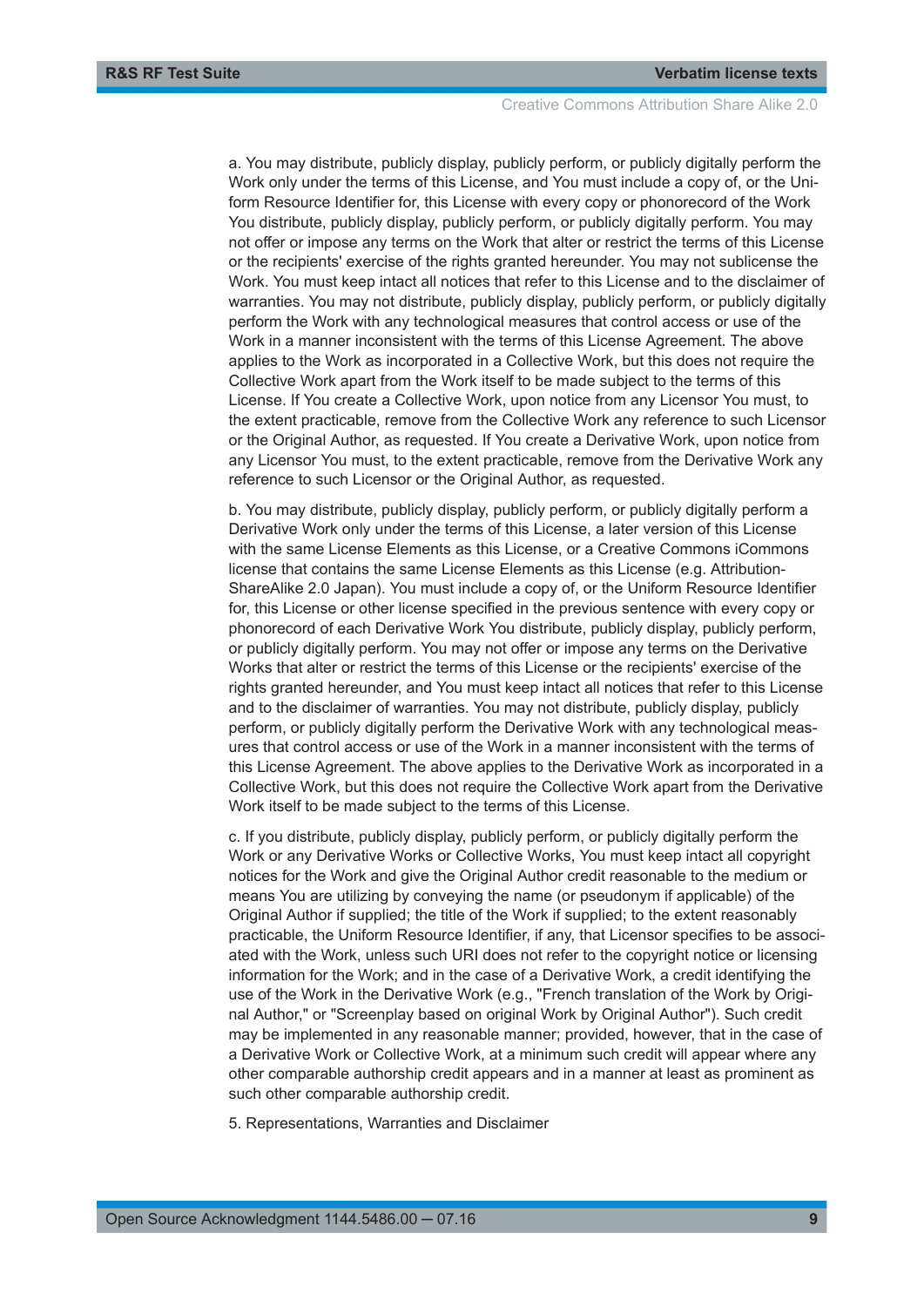UNLESS OTHERWISE AGREED TO BY THE PARTIES IN WRITING, LICENSOR OFFERS THE WORK AS-IS AND MAKES NO REPRESENTATIONS OR WARRAN-TIES OF ANY KIND CONCERNING THE MATERIALS, EXPRESS, IMPLIED, STATU-TORY OR OTHERWISE, INCLUDING, WITHOUT LIMITATION, WARRANTIES OF TITLE, MERCHANTIBILITY, FITNESS FOR A PARTICULAR PURPOSE, NONIN-FRINGEMENT, OR THE ABSENCE OF LATENT OR OTHER DEFECTS, ACCURACY, OR THE PRESENCE OF ABSENCE OF ERRORS, WHETHER OR NOT DISCOVER-ABLE. SOME JURISDICTIONS DO NOT ALLOW THE EXCLUSION OF IMPLIED WARRANTIES, SO SUCH EXCLUSION MAY NOT APPLY TO YOU.

6. Limitation on Liability. EXCEPT TO THE EXTENT REQUIRED BY APPLICABLE LAW, IN NO EVENT WILL LICENSOR BE LIABLE TO YOU ON ANY LEGAL THEORY FOR ANY SPECIAL, INCIDENTAL, CONSEQUENTIAL, PUNITIVE OR EXEMPLARY DAMAGES ARISING OUT OF THIS LICENSE OR THE USE OF THE WORK, EVEN IF LICENSOR HAS BEEN ADVISED OF THE POSSIBILITY OF SUCH DAMAGES.

#### 7. Termination

a. This License and the rights granted hereunder will terminate automatically upon any breach by You of the terms of this License. Individuals or entities who have received Derivative Works or Collective Works from You under this License, however, will not have their licenses terminated provided such individuals or entities remain in full compliance with those licenses. Sections 1, 2, 5, 6, 7, and 8 will survive any termination of this License.

b. Subject to the above terms and conditions, the license granted here is perpetual (for the duration of the applicable copyright in the Work). Notwithstanding the above, Licensor reserves the right to release the Work under different license terms or to stop distributing the Work at any time; provided, however that any such election will not serve to withdraw this License (or any other license that has been, or is required to be, granted under the terms of this License), and this License will continue in full force and effect unless terminated as stated above.

#### 8. Miscellaneous

a. Each time You distribute or publicly digitally perform the Work or a Collective Work, the Licensor offers to the recipient a license to the Work on the same terms and conditions as the license granted to You under this License.

b. Each time You distribute or publicly digitally perform a Derivative Work, Licensor offers to the recipient a license to the original Work on the same terms and conditions as the license granted to You under this License.

c. If any provision of this License is invalid or unenforceable under applicable law, it shall not affect the validity or enforceability of the remainder of the terms of this License, and without further action by the parties to this agreement, such provision shall be reformed to the minimum extent necessary to make such provision valid and enforceable.

d. No term or provision of this License shall be deemed waived and no breach consented to unless such waiver or consent shall be in writing and signed by the party to be charged with such waiver or consent.

e. This License constitutes the entire agreement between the parties with respect to the Work licensed here. There are no understandings, agreements or representations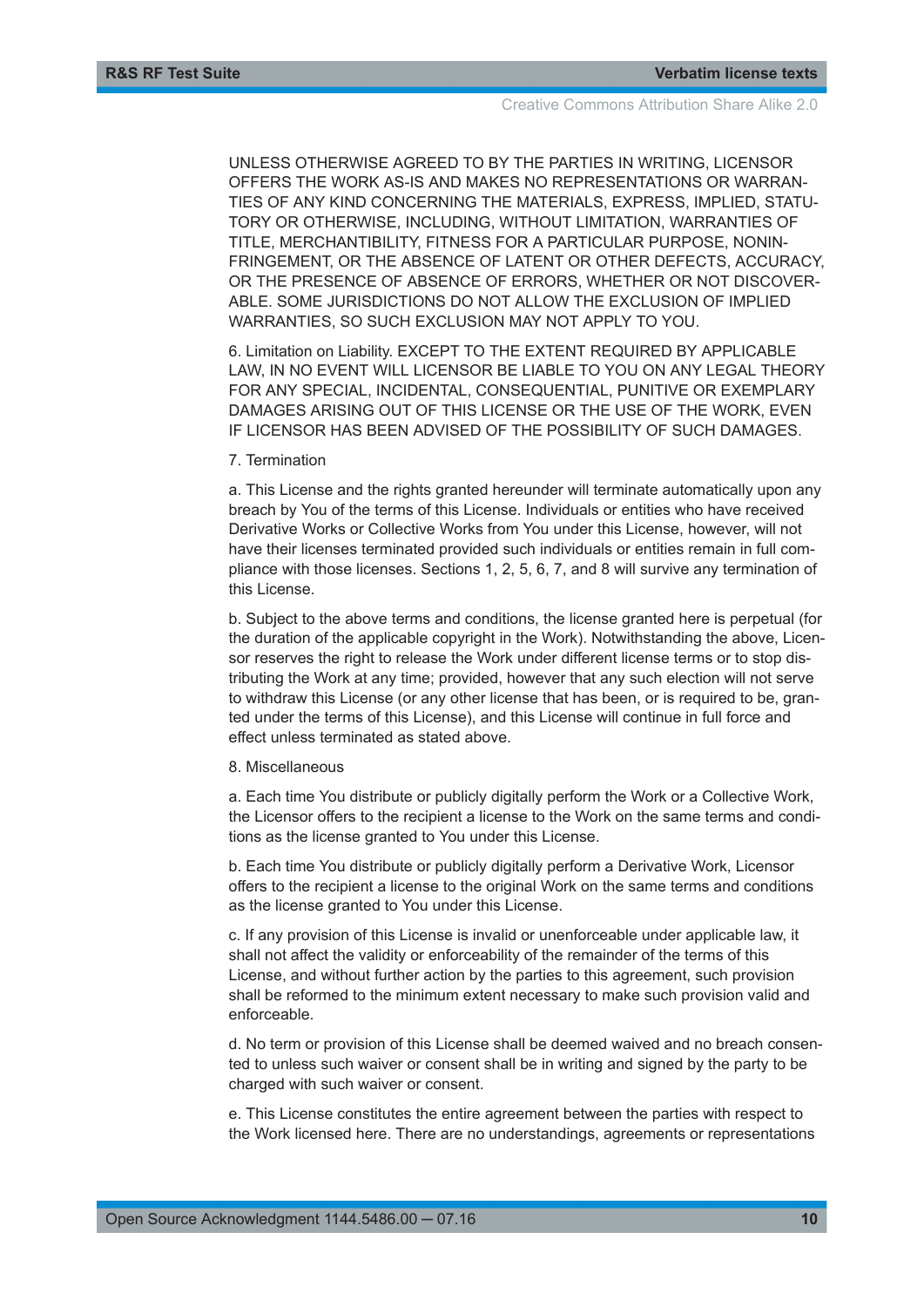<span id="page-10-0"></span>with respect to the Work not specified here. Licensor shall not be bound by any additional provisions that may appear in any communication from You. This License may not be modified without the mutual written agreement of the Licensor and You.

Creative Commons is not a party to this License, and makes no warranty whatsoever in connection with the Work. Creative Commons will not be liable to You or any party on any legal theory for any damages whatsoever, including without limitation any general, special, incidental or consequential damages arising in connection to this license. Notwithstanding the foregoing two (2) sentences, if Creative Commons has expressly identified itself as the Licensor hereunder, it shall have all rights and obligations of Licensor.

Except for the limited purpose of indicating to the public that the Work is licensed under the CCPL, neither party will use the trademark "Creative Commons" or any related trademark or logo of Creative Commons without the prior written consent of Creative Commons. Any permitted use will be in compliance with Creative Commons' then-current trademark usage guidelines, as may be published on its website or otherwise made available upon request from time to time.

Creative Commons may be contacted at http://creativecommons.org/.

### **3.2 GNU Lesser General Public License v2.1**

GNU LESSER GENERAL PUBLIC LICENSE

Version 2.1, February 1999

Copyright (C) 1991, 1999 Free Software Foundation, Inc.

51 Franklin Street, Fifth Floor, Boston, MA 02110-1301 USA

Everyone is permitted to copy and distribute verbatim copies of this license document, but changing it is not allowed.

[This is the first released version of the Lesser GPL. It also counts as the successor of the GNU Library Public License, version 2, hence the version number 2.1.]

#### Preamble

The licenses for most software are designed to take away your freedom to share and change it. By contrast, the GNU General Public Licenses are intended to guarantee your freedom to share and change free software--to make sure the software is free for all its users.

This license, the Lesser General Public License, applies to some specially designated software packages--typically libraries--of the Free Software Foundation and other authors who decide to use it. You can use it too, but we suggest you first think carefully about whether this license or the ordinary General Public License is the better strategy to use in any particular case, based on the explanations below.

When we speak of free software, we are referring to freedom of use, not price. Our General Public Licenses are designed to make sure that you have the freedom to distribute copies of free software (and charge for this service if you wish); that you receive source code or can get it if you want it; that you can change the software and use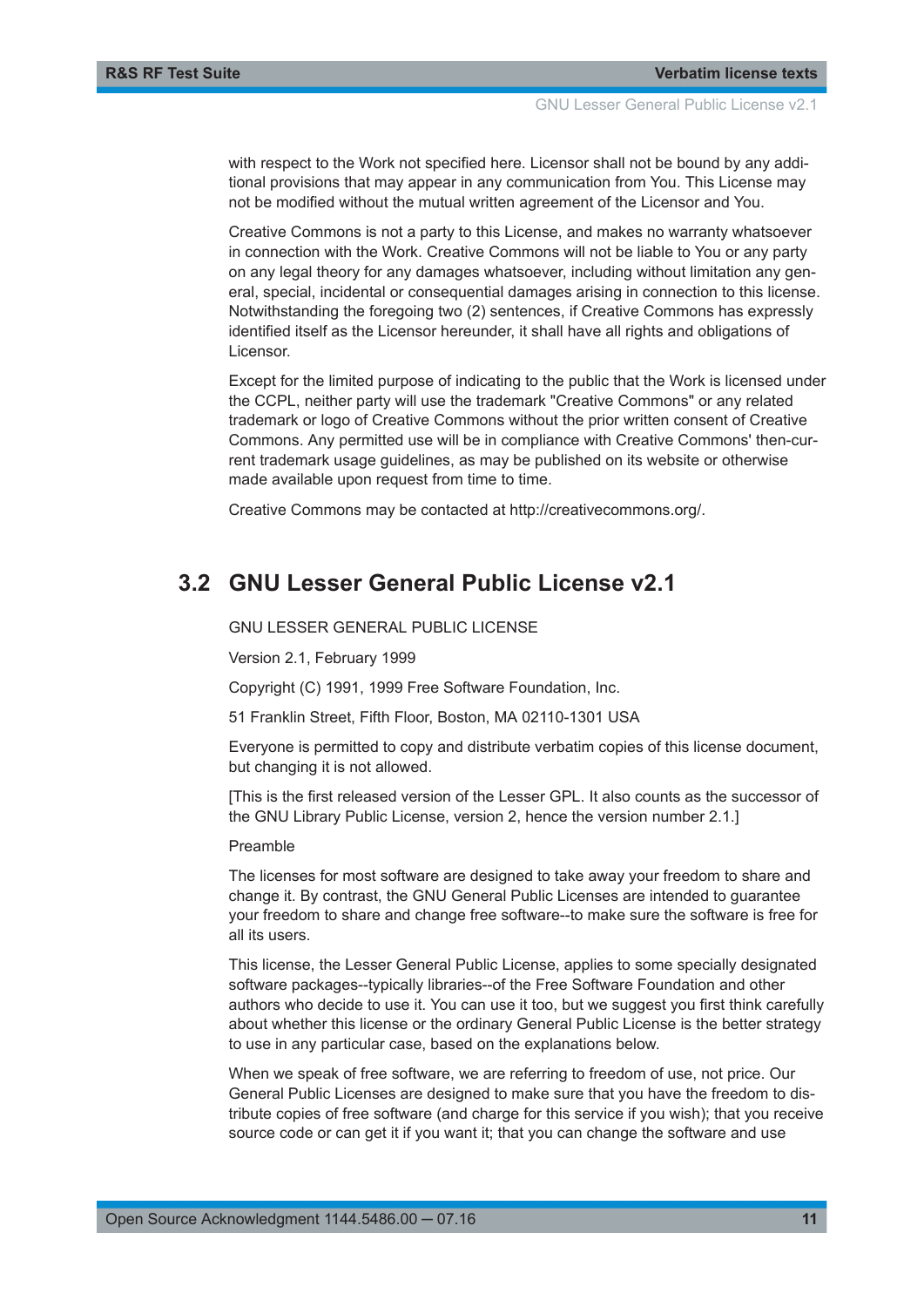pieces of it in new free programs; and that you are informed that you can do these things.

To protect your rights, we need to make restrictions that forbid distributors to deny you these rights or to ask you to surrender these rights. These restrictions translate to certain responsibilities for you if you distribute copies of the library or if you modify it.

For example, if you distribute copies of the library, whether gratis or for a fee, you must give the recipients all the rights that we gave you. You must make sure that they, too, receive or can get the source code. If you link other code with the library, you must provide complete object files to the recipients, so that they can relink them with the library after making changes to the library and recompiling it. And you must show them these terms so they know their rights.

We protect your rights with a two-step method: (1) we copyright the library, and (2) we offer you this license, which gives you legal permission to copy, distribute and/or modify the library.

To protect each distributor, we want to make it very clear that there is no warranty for the free library. Also, if the library is modified by someone else and passed on, the recipients should know that what they have is not the original version, so that the original author's reputation will not be affected by problems that might be introduced by others.

Finally, software patents pose a constant threat to the existence of any free program. We wish to make sure that a company cannot effectively restrict the users of a free program by obtaining a restrictive license from a patent holder. Therefore, we insist that any patent license obtained for a version of the library must be consistent with the full freedom of use specified in this license.

Most GNU software, including some libraries, is covered by the ordinary GNU General Public License. This license, the GNU Lesser General Public License, applies to certain designated libraries, and is quite different from the ordinary General Public License. We use this license for certain libraries in order to permit linking those libraries into non-free programs.

When a program is linked with a library, whether statically or using a shared library, the combination of the two is legally speaking a combined work, a derivative of the original library. The ordinary General Public License therefore permits such linking only if the entire combination fits its criteria of freedom. The Lesser General Public License permits more lax criteria for linking other code with the library.

We call this license the "Lesser" General Public License because it does Less to protect the user's freedom than the ordinary General Public License. It also provides other free software developers Less of an advantage over competing non-free programs. These disadvantages are the reason we use the ordinary General Public License for many libraries. However, the Lesser license provides advantages in certain special circumstances.

For example, on rare occasions, there may be a special need to encourage the widest possible use of a certain library, so that it becomes a de-facto standard. To achieve this, non-free programs must be allowed to use the library. A more frequent case is that a free library does the same job as widely used non-free libraries. In this case, there is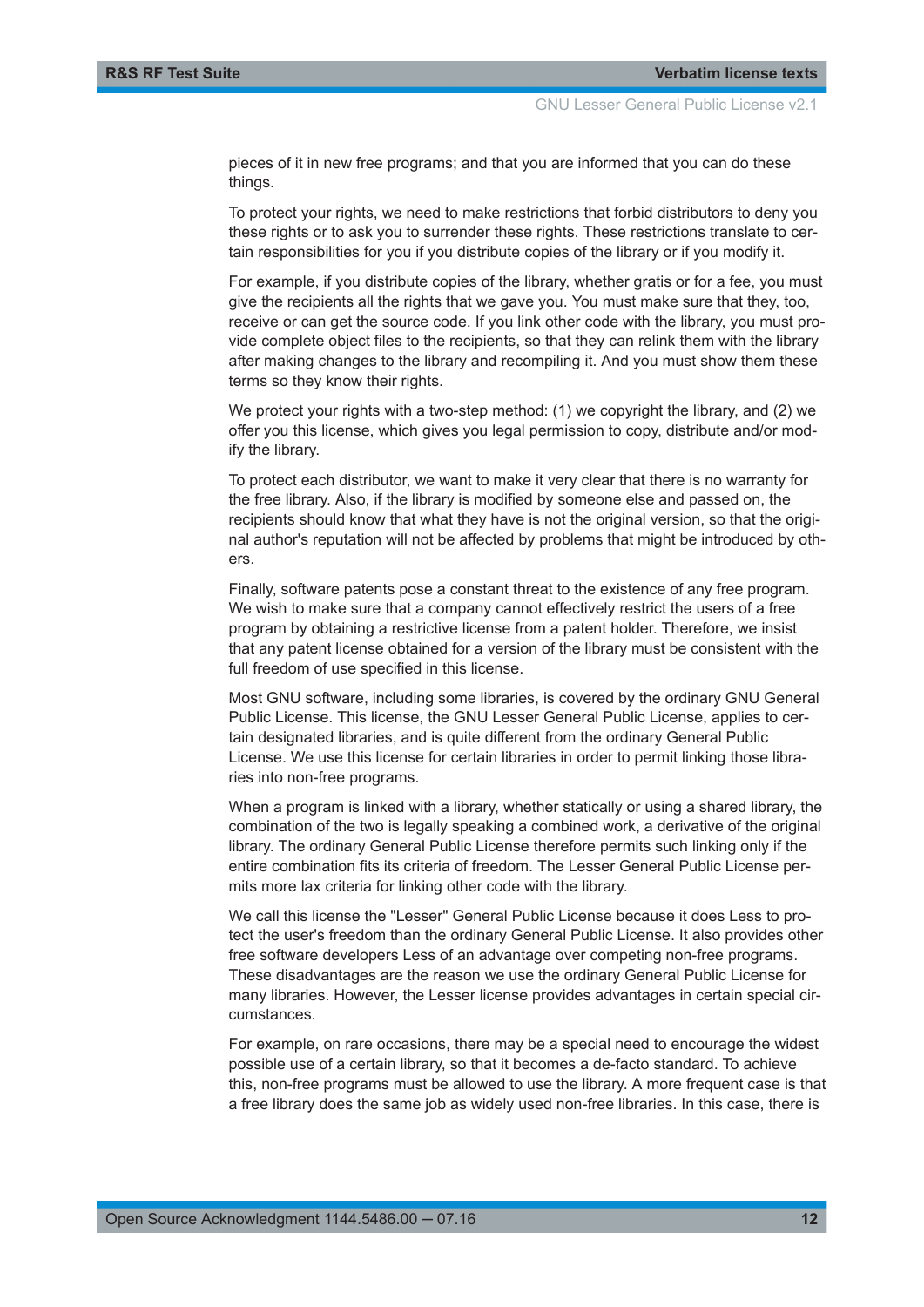little to gain by limiting the free library to free software only, so we use the Lesser General Public License.

In other cases, permission to use a particular library in non-free programs enables a greater number of people to use a large body of free software. For example, permission to use the GNU C Library in non-free programs enables many more people to use the whole GNU operating system, as well as its variant, the GNU/Linux operating system.

Although the Lesser General Public License is Less protective of the users' freedom, it does ensure that the user of a program that is linked with the Library has the freedom and the wherewithal to run that program using a modified version of the Library.

The precise terms and conditions for copying, distribution and modification follow. Pay close attention to the difference between a "work based on the library" and a "work that uses the library". The former contains code derived from the library, whereas the latter must be combined with the library in order to run.

TERMS AND CONDITIONS FOR COPYING, DISTRIBUTION AND MODIFICATION

0. This License Agreement applies to any software library or other program which contains a notice placed by the copyright holder or other authorized party saying it may be distributed under the terms of this Lesser General Public License (also called "this License"). Each licensee is addressed as "you".

A "library" means a collection of software functions and/or data prepared so as to be conveniently linked with application programs (which use some of those functions and data) to form executables.

The "Library", below, refers to any such software library or work which has been distributed under these terms. A "work based on the Library" means either the Library or any derivative work under copyright law: that is to say, a work containing the Library or a portion of it, either verbatim or with modifications and/or translated straightforwardly into another language. (Hereinafter, translation is included without limitation in the term "modification".)

"Source code" for a work means the preferred form of the work for making modifications to it. For a library, complete source code means all the source code for all modules it contains, plus any associated interface definition files, plus the scripts used to control compilation and installation of the library.

Activities other than copying, distribution and modification are not covered by this License; they are outside its scope. The act of running a program using the Library is not restricted, and output from such a program is covered only if its contents constitute a work based on the Library (independent of the use of the Library in a tool for writing it). Whether that is true depends on what the Library does and what the program that uses the Library does.

1. You may copy and distribute verbatim copies of the Library's complete source code as you receive it, in any medium, provided that you conspicuously and appropriately publish on each copy an appropriate copyright notice and disclaimer of warranty; keep intact all the notices that refer to this License and to the absence of any warranty; and distribute a copy of this License along with the Library.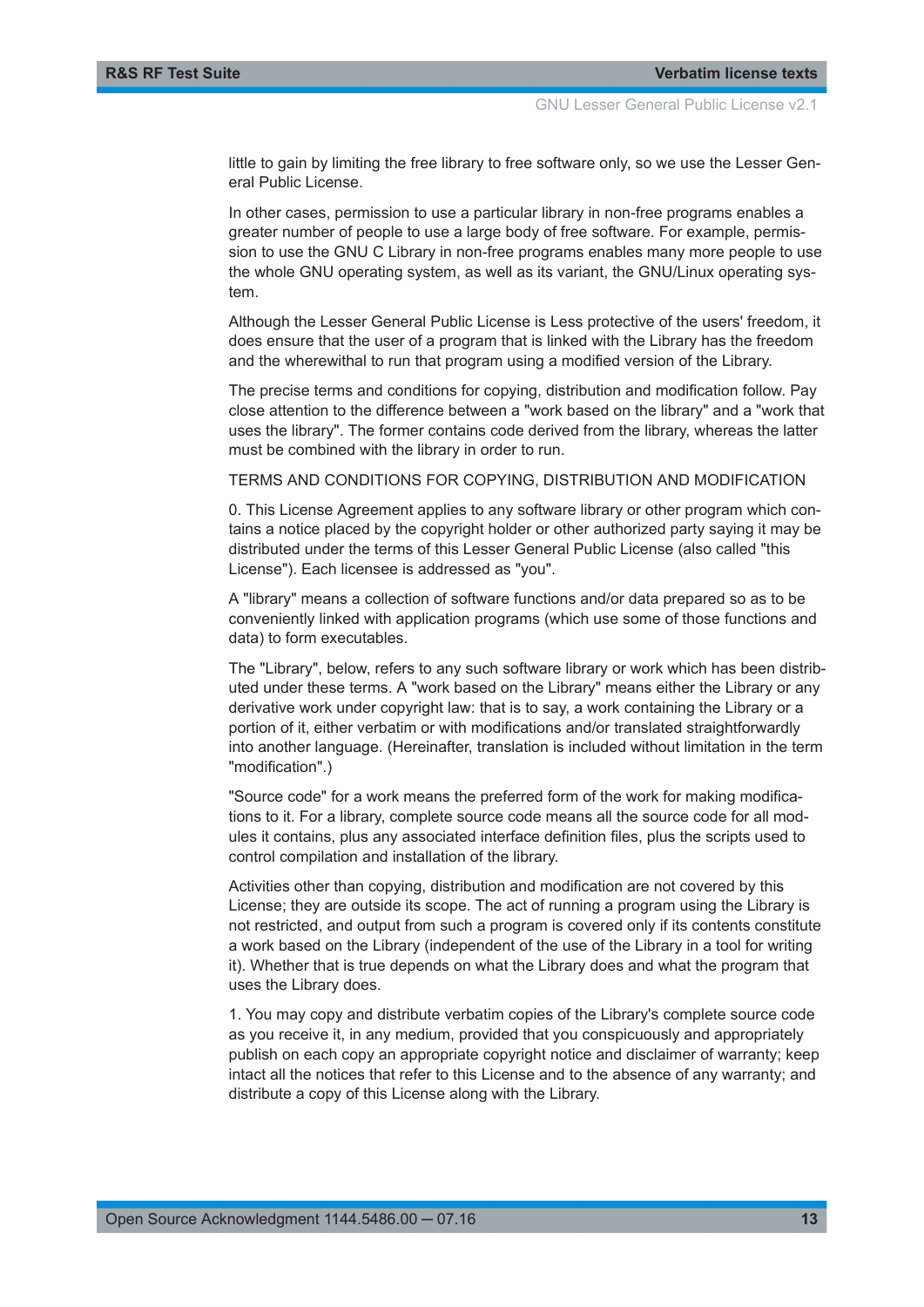You may charge a fee for the physical act of transferring a copy, and you may at your option offer warranty protection in exchange for a fee.

2. You may modify your copy or copies of the Library or any portion of it, thus forming a work based on the Library, and copy and distribute such modifications or work under the terms of Section 1 above, provided that you also meet all of these conditions:

a) The modified work must itself be a software library.

b) You must cause the files modified to carry prominent notices stating that you changed the files and the date of any change.

c) You must cause the whole of the work to be licensed at no charge to all third parties under the terms of this License.

d) If a facility in the modified Library refers to a function or a table of data to be supplied by an application program that uses the facility, other than as an argument passed when the facility is invoked, then you must make a good faith effort to ensure that, in the event an application does not supply such function or table, the facility still operates, and performs whatever part of its purpose remains meaningful.

(For example, a function in a library to compute square roots has a purpose that is entirely well-defined independent of the application. Therefore, Subsection 2d requires that any application-supplied function or table used by this function must be optional: if the application does not supply it, the square root function must still compute square roots.)

These requirements apply to the modified work as a whole. If identifiable sections of that work are not derived from the Library, and can be reasonably considered independent and separate works in themselves, then this License, and its terms, do not apply to those sections when you distribute them as separate works. But when you distribute the same sections as part of a whole which is a work based on the Library, the distribution of the whole must be on the terms of this License, whose permissions for other licensees extend to the entire whole, and thus to each and every part regardless of who wrote it.

Thus, it is not the intent of this section to claim rights or contest your rights to work written entirely by you; rather, the intent is to exercise the right to control the distribution of derivative or collective works based on the Library.

In addition, mere aggregation of another work not based on the Library with the Library (or with a work based on the Library) on a volume of a storage or distribution medium does not bring the other work under the scope of this License.

3. You may opt to apply the terms of the ordinary GNU General Public License instead of this License to a given copy of the Library. To do this, you must alter all the notices that refer to this License, so that they refer to the ordinary GNU General Public License, version 2, instead of to this License. (If a newer version than version 2 of the ordinary GNU General Public License has appeared, then you can specify that version instead if you wish.) Do not make any other change in these notices.

Once this change is made in a given copy, it is irreversible for that copy, so the ordinary GNU General Public License applies to all subsequent copies and derivative works made from that copy.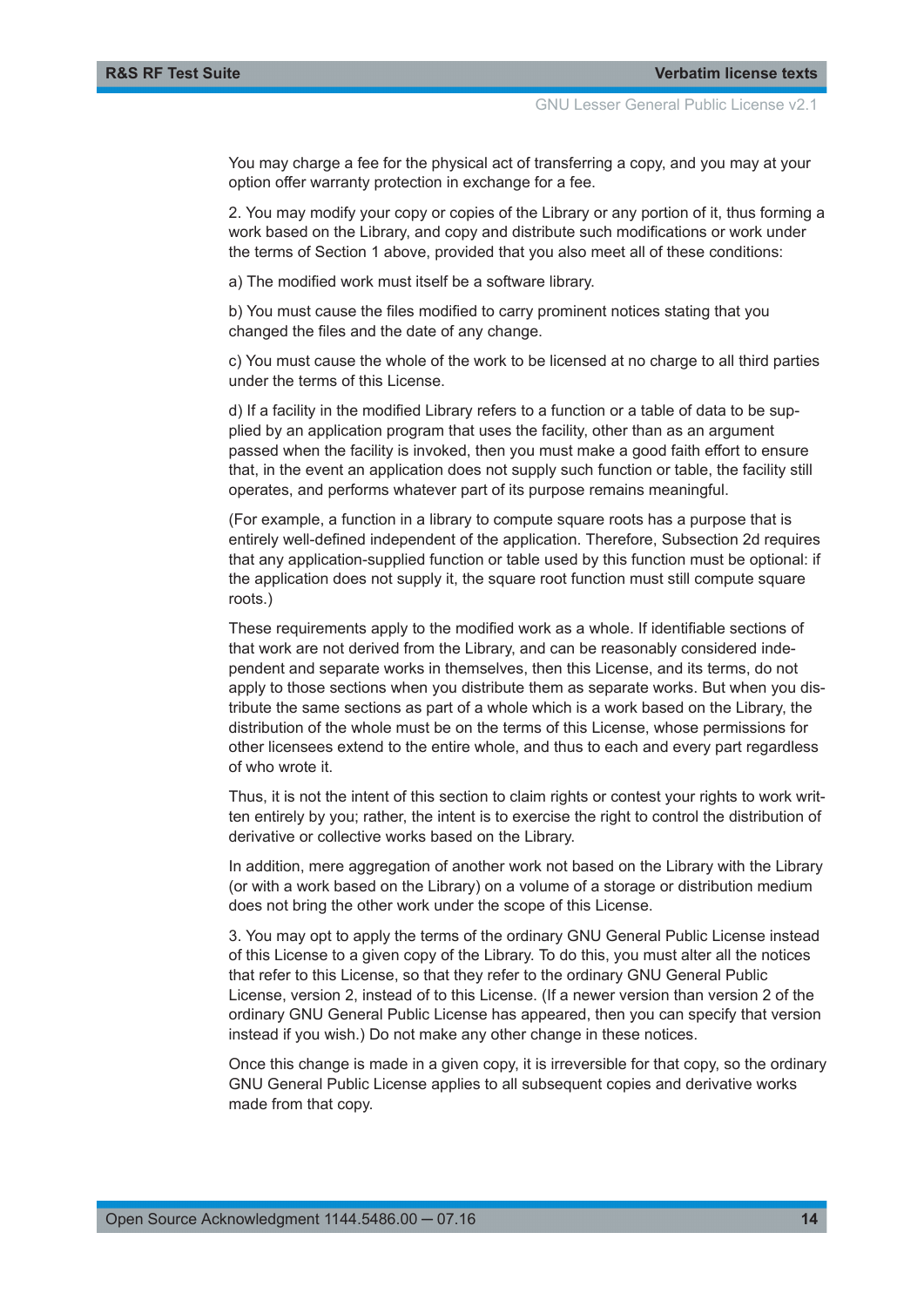This option is useful when you wish to copy part of the code of the Library into a program that is not a library.

4. You may copy and distribute the Library (or a portion or derivative of it, under Section 2) in object code or executable form under the terms of Sections 1 and 2 above provided that you accompany it with the complete corresponding machine-readable source code, which must be distributed under the terms of Sections 1 and 2 above on a medium customarily used for software interchange.

If distribution of object code is made by offering access to copy from a designated place, then offering equivalent access to copy the source code from the same place satisfies the requirement to distribute the source code, even though third parties are not compelled to copy the source along with the object code.

5. A program that contains no derivative of any portion of the Library, but is designed to work with the Library by being compiled or linked with it, is called a "work that uses the Library". Such a work, in isolation, is not a derivative work of the Library, and therefore falls outside the scope of this License.

However, linking a "work that uses the Library" with the Library creates an executable that is a derivative of the Library (because it contains portions of the Library), rather than a "work that uses the library". The executable is therefore covered by this License. Section 6 states terms for distribution of such executables.

When a "work that uses the Library" uses material from a header file that is part of the Library, the object code for the work may be a derivative work of the Library even though the source code is not. Whether this is true is especially significant if the work can be linked without the Library, or if the work is itself a library. The threshold for this to be true is not precisely defined by law.

If such an object file uses only numerical parameters, data structure layouts and accessors, and small macros and small inline functions (ten lines or less in length), then the use of the object file is unrestricted, regardless of whether it is legally a derivative work. (Executables containing this object code plus portions of the Library will still fall under Section 6.)

Otherwise, if the work is a derivative of the Library, you may distribute the object code for the work under the terms of Section 6. Any executables containing that work also fall under Section 6, whether or not they are linked directly with the Library itself.

6. As an exception to the Sections above, you may also combine or link a "work that uses the Library" with the Library to produce a work containing portions of the Library, and distribute that work under terms of your choice, provided that the terms permit modification of the work for the customer's own use and reverse engineering for debugging such modifications.

You must give prominent notice with each copy of the work that the Library is used in it and that the Library and its use are covered by this License. You must supply a copy of this License. If the work during execution displays copyright notices, you must include the copyright notice for the Library among them, as well as a reference directing the user to the copy of this License. Also, you must do one of these things:

a) Accompany the work with the complete corresponding machine-readable source code for the Library including whatever changes were used in the work (which must be distributed under Sections 1 and 2 above); and, if the work is an executable linked with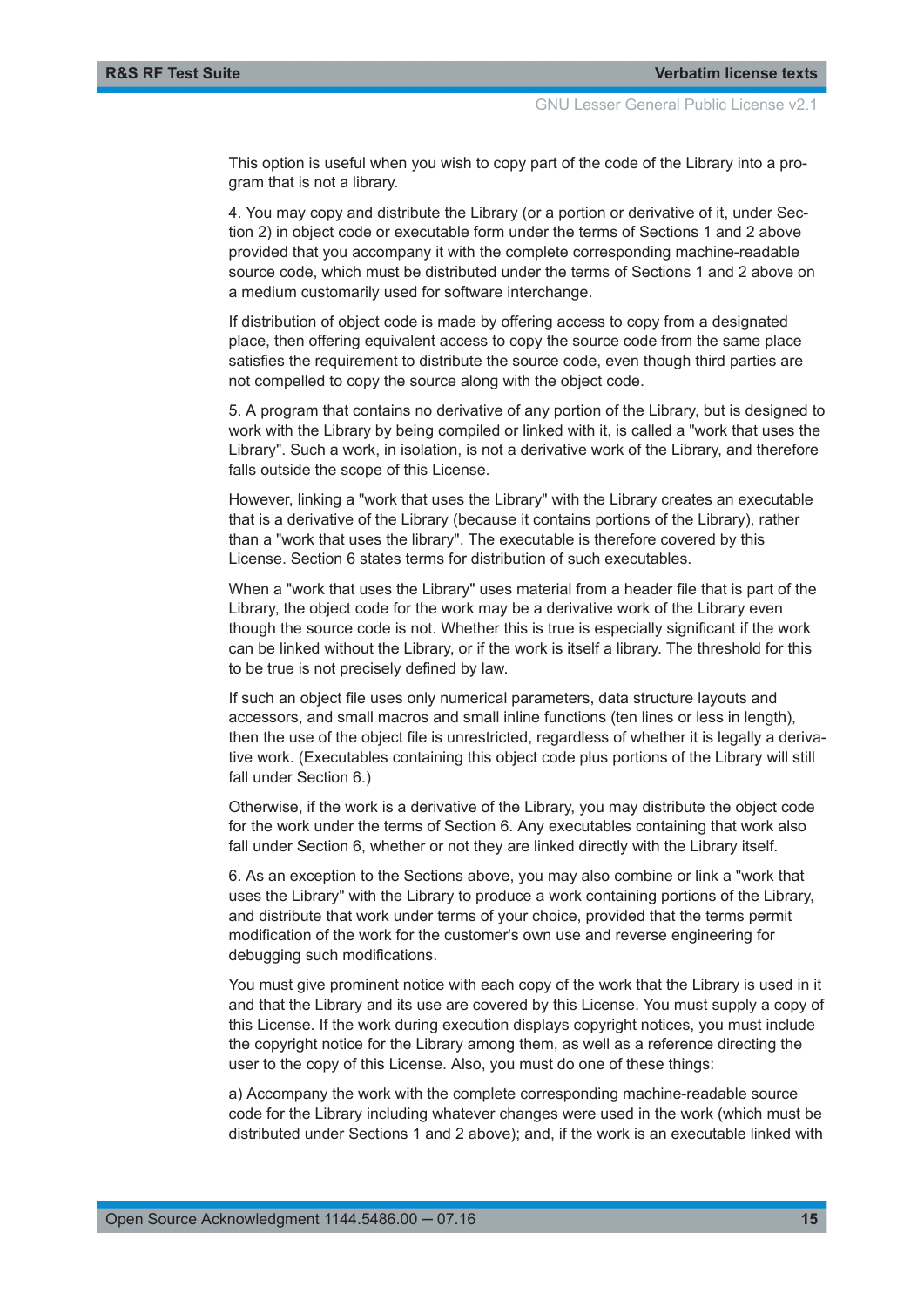the Library, with the complete machine-readable "work that uses the Library", as object code and/or source code, so that the user can modify the Library and then relink to produce a modified executable containing the modified Library. (It is understood that the user who changes the contents of definitions files in the Library will not necessarily be able to recompile the application to use the modified definitions.)

b) Use a suitable shared library mechanism for linking with the Library. A suitable mechanism is one that (1) uses at run time a copy of the library already present on the user's computer system, rather than copying library functions into the executable, and (2) will operate properly with a modified version of the library, if the user installs one, as long as the modified version is interface-compatible with the version that the work was made with.

c) Accompany the work with a written offer, valid for at least three years, to give the same user the materials specified in Subsection 6a, above, for a charge no more than the cost of performing this distribution.

d) If distribution of the work is made by offering access to copy from a designated place, offer equivalent access to copy the above specified materials from the same place.

e) Verify that the user has already received a copy of these materials or that you have already sent this user a copy.

For an executable, the required form of the "work that uses the Library" must include any data and utility programs needed for reproducing the executable from it. However, as a special exception, the materials to be distributed need not include anything that is normally distributed (in either source or binary form) with the major components (compiler, kernel, and so on) of the operating system on which the executable runs, unless that component itself accompanies the executable.

It may happen that this requirement contradicts the license restrictions of other proprietary libraries that do not normally accompany the operating system. Such a contradiction means you cannot use both them and the Library together in an executable that you distribute.

7. You may place library facilities that are a work based on the Library side-by-side in a single library together with other library facilities not covered by this License, and distribute such a combined library, provided that the separate distribution of the work based on the Library and of the other library facilities is otherwise permitted, and provided that you do these two things:

a) Accompany the combined library with a copy of the same work based on the Library, uncombined with any other library facilities. This must be distributed under the terms of the Sections above.

b) Give prominent notice with the combined library of the fact that part of it is a work based on the Library, and explaining where to find the accompanying uncombined form of the same work.

8. You may not copy, modify, sublicense, link with, or distribute the Library except as expressly provided under this License. Any attempt otherwise to copy, modify, sublicense, link with, or distribute the Library is void, and will automatically terminate your rights under this License. However, parties who have received copies, or rights, from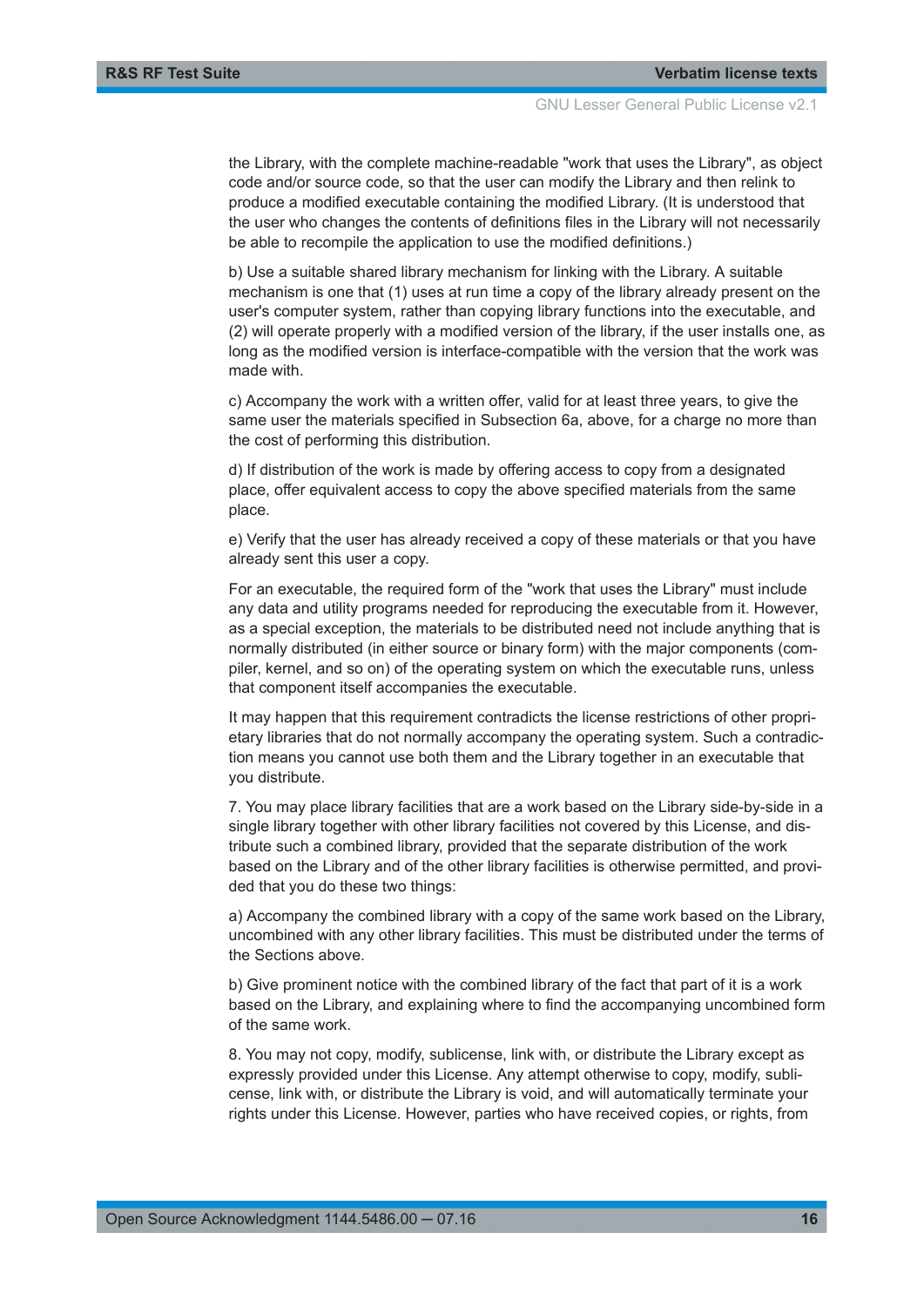you under this License will not have their licenses terminated so long as such parties remain in full compliance.

9. You are not required to accept this License, since you have not signed it. However, nothing else grants you permission to modify or distribute the Library or its derivative works. These actions are prohibited by law if you do not accept this License. Therefore, by modifying or distributing the Library (or any work based on the Library), you indicate your acceptance of this License to do so, and all its terms and conditions for copying, distributing or modifying the Library or works based on it.

10. Each time you redistribute the Library (or any work based on the Library), the recipient automatically receives a license from the original licensor to copy, distribute, link with or modify the Library subject to these terms and conditions. You may not impose any further restrictions on the recipients' exercise of the rights granted herein. You are not responsible for enforcing compliance by third parties with this License.

11. If, as a consequence of a court judgment or allegation of patent infringement or for any other reason (not limited to patent issues), conditions are imposed on you (whether by court order, agreement or otherwise) that contradict the conditions of this License, they do not excuse you from the conditions of this License. If you cannot distribute so as to satisfy simultaneously your obligations under this License and any other pertinent obligations, then as a consequence you may not distribute the Library at all. For example, if a patent license would not permit royalty-free redistribution of the Library by all those who receive copies directly or indirectly through you, then the only way you could satisfy both it and this License would be to refrain entirely from distribution of the Library.

If any portion of this section is held invalid or unenforceable under any particular circumstance, the balance of the section is intended to apply, and the section as a whole is intended to apply in other circumstances.

It is not the purpose of this section to induce you to infringe any patents or other property right claims or to contest validity of any such claims; this section has the sole purpose of protecting the integrity of the free software distribution system which is implemented by public license practices. Many people have made generous contributions to the wide range of software distributed through that system in reliance on consistent application of that system; it is up to the author/donor to decide if he or she is willing to distribute software through any other system and a licensee cannot impose that choice.

This section is intended to make thoroughly clear what is believed to be a consequence of the rest of this License.

12. If the distribution and/or use of the Library is restricted in certain countries either by patents or by copyrighted interfaces, the original copyright holder who places the Library under this License may add an explicit geographical distribution limitation excluding those countries, so that distribution is permitted only in or among countries not thus excluded. In such case, this License incorporates the limitation as if written in the body of this License.

13. The Free Software Foundation may publish revised and/or new versions of the Lesser General Public License from time to time. Such new versions will be similar in spirit to the present version, but may differ in detail to address new problems or concerns.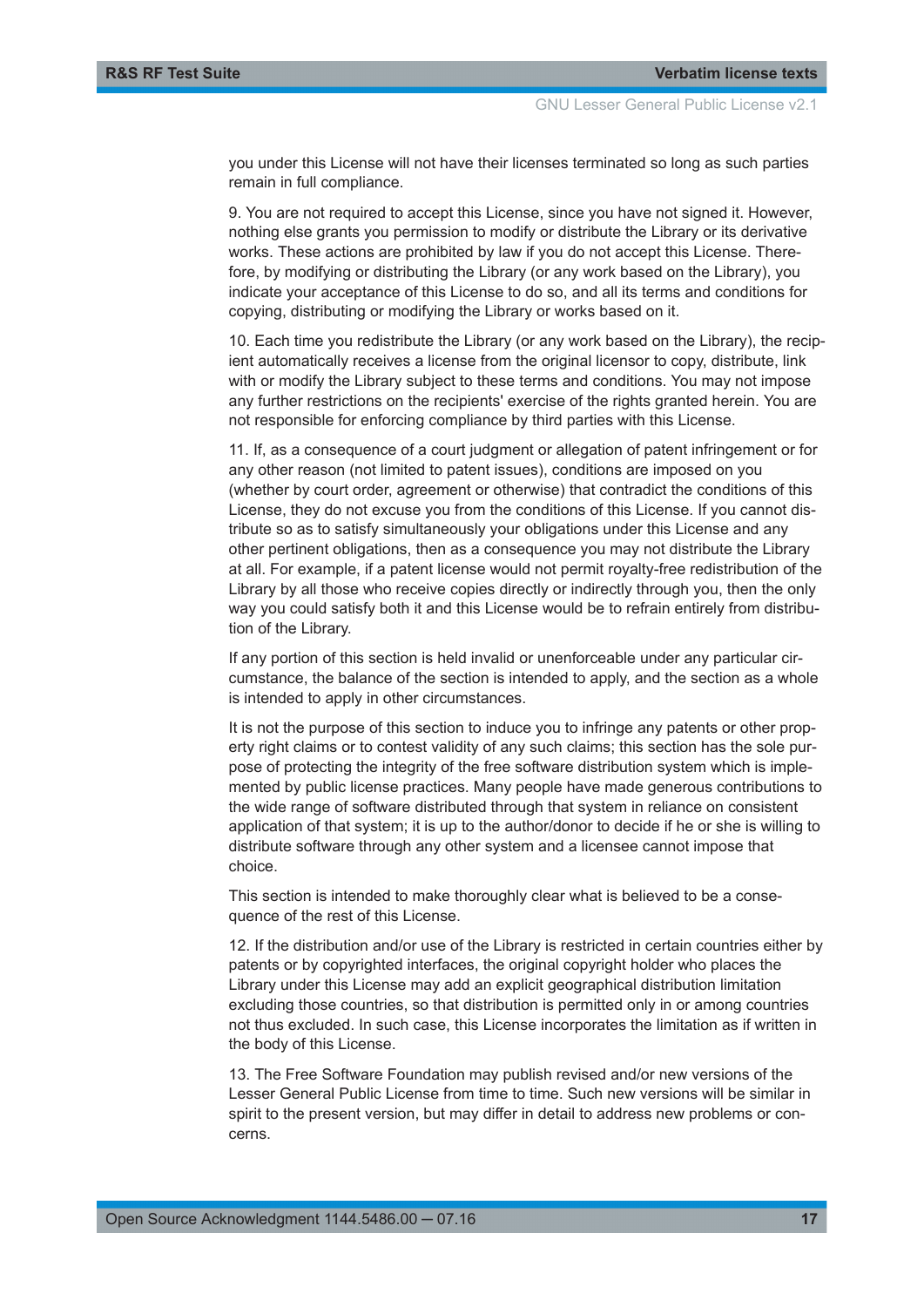Each version is given a distinguishing version number. If the Library specifies a version number of this License which applies to it and "any later version", you have the option of following the terms and conditions either of that version or of any later version published by the Free Software Foundation. If the Library does not specify a license version number, you may choose any version ever published by the Free Software Foundation.

14. If you wish to incorporate parts of the Library into other free programs whose distribution conditions are incompatible with these, write to the author to ask for permission. For software which is copyrighted by the Free Software Foundation, write to the Free Software Foundation; we sometimes make exceptions for this. Our decision will be guided by the two goals of preserving the free status of all derivatives of our free software and of promoting the sharing and reuse of software generally.

#### NO WARRANTY

15. BECAUSE THE LIBRARY IS LICENSED FREE OF CHARGE, THERE IS NO WARRANTY FOR THE LIBRARY, TO THE EXTENT PERMITTED BY APPLICABLE LAW. EXCEPT WHEN OTHERWISE STATED IN WRITING THE COPYRIGHT HOLD-ERS AND/OR OTHER PARTIES PROVIDE THE LIBRARY "AS IS" WITHOUT WAR-RANTY OF ANY KIND, EITHER EXPRESSED OR IMPLIED, INCLUDING, BUT NOT LIMITED TO, THE IMPLIED WARRANTIES OF MERCHANTABILITY AND FITNESS FOR A PARTICULAR PURPOSE. THE ENTIRE RISK AS TO THE QUALITY AND PERFORMANCE OF THE LIBRARY IS WITH YOU. SHOULD THE LIBRARY PROVE DEFECTIVE, YOU ASSUME THE COST OF ALL NECESSARY SERVICING, REPAIR OR CORRECTION.

16. IN NO EVENT UNLESS REQUIRED BY APPLICABLE LAW OR AGREED TO IN WRITING WILL ANY COPYRIGHT HOLDER, OR ANY OTHER PARTY WHO MAY MODIFY AND/OR REDISTRIBUTE THE LIBRARY AS PERMITTED ABOVE, BE LIA-BLE TO YOU FOR DAMAGES, INCLUDING ANY GENERAL, SPECIAL, INCIDENTAL OR CONSEQUENTIAL DAMAGES ARISING OUT OF THE USE OR INABILITY TO USE THE LIBRARY (INCLUDING BUT NOT LIMITED TO LOSS OF DATA OR DATA BEING RENDERED INACCURATE OR LOSSES SUSTAINED BY YOU OR THIRD PARTIES OR A FAILURE OF THE LIBRARY TO OPERATE WITH ANY OTHER SOFTWARE), EVEN IF SUCH HOLDER OR OTHER PARTY HAS BEEN ADVISED OF THE POSSIBILITY OF SUCH DAMAGES.

#### END OF TERMS AND CONDITIONS

How to Apply These Terms to Your New Libraries

If you develop a new library, and you want it to be of the greatest possible use to the public, we recommend making it free software that everyone can redistribute and change. You can do so by permitting redistribution under these terms (or, alternatively, under the terms of the ordinary General Public License).

To apply these terms, attach the following notices to the library. It is safest to attach them to the start of each source file to most effectively convey the exclusion of warranty; and each file should have at least the "copyright" line and a pointer to where the full notice is found.

one line to give the library's name and an idea of what it does.

Copyright (C) year name of author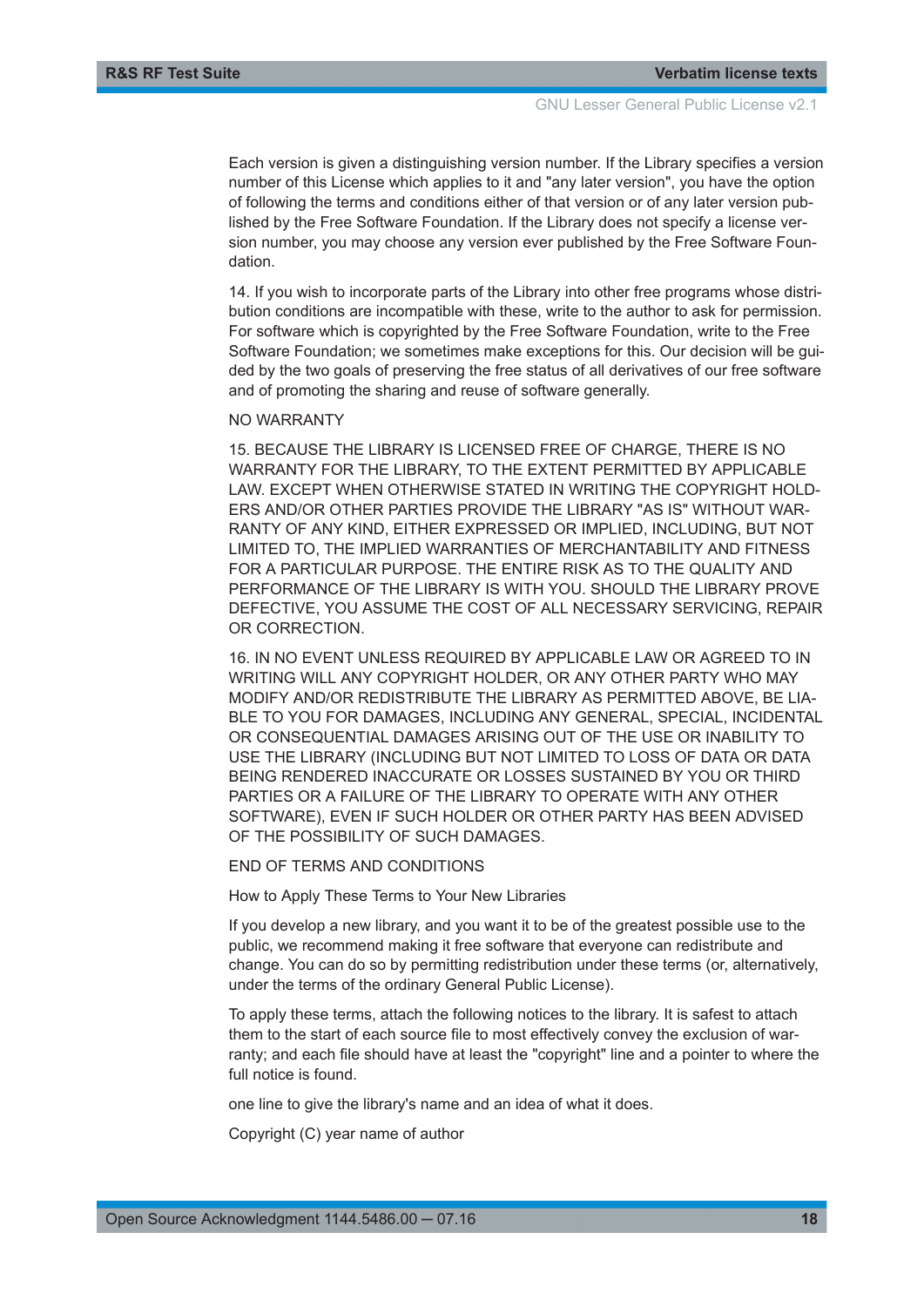<span id="page-18-0"></span>This library is free software; you can redistribute it and/or modify it under the terms of the GNU Lesser General Public License as published by the Free Software Foundation; either version 2.1 of the License, or (at your option) any later version.

This library is distributed in the hope that it will be useful, but WITHOUT ANY WAR-RANTY; without even the implied warranty of MERCHANTABILITY or FITNESS FOR A PARTICULAR PURPOSE. See the GNU Lesser General Public License for more details.

You should have received a copy of the GNU Lesser General Public License along with this library; if not, write to the Free Software Foundation, Inc., 51 Franklin Street, Fifth Floor, Boston, MA 02110-1301 USA

Also add information on how to contact you by electronic and paper mail.

You should also get your employer (if you work as a programmer) or your school, if any, to sign a "copyright disclaimer" for the library, if necessary. Here is a sample; alter the names:

Yoyodyne, Inc., hereby disclaims all copyright interest in the library `Frob' (a library for tweaking knobs) written by James Random Hacker.

signature of Ty Coon, 1 April 1990

Ty Coon, President of Vice

That's all there is to it!

### **3.3 MIT License**

Permission is hereby granted, free of charge, to any person obtaining a copy of this software and associated documentation files (the "Software"), to deal in the Software without restriction, including without limitation the rights to use, copy, modify, merge, publish, distribute, sublicense, and/or sell copies of the Software, and to permit persons to whom the Software is furnished to do so, subject to the following conditions:

The above copyright notice and this permission notice shall be included in all copies or substantial portions of the Software.

THE SOFTWARE IS PROVIDED "AS IS", WITHOUT WARRANTY OF ANY KIND, EXPRESS OR IMPLIED, INCLUDING BUT NOT LIMITED TO THE WARRANTIES OF MERCHANTABILITY, FITNESS FOR A PARTICULAR PURPOSE AND NONIN-FRINGEMENT. IN NO EVENT SHALL THE AUTHORS OR COPYRIGHT HOLDERS BE LIABLE FOR ANY CLAIM, DAMAGES OR OTHER LIABILITY, WHETHER IN AN ACTION OF CONTRACT, TORT OR OTHERWISE, ARISING FROM, OUT OF OR IN CONNECTION WITH THE SOFTWARE OR THE USE OR OTHER DEALINGS IN THE SOFTWARE.

### **3.4 OpenSSL License**

OpenSSL License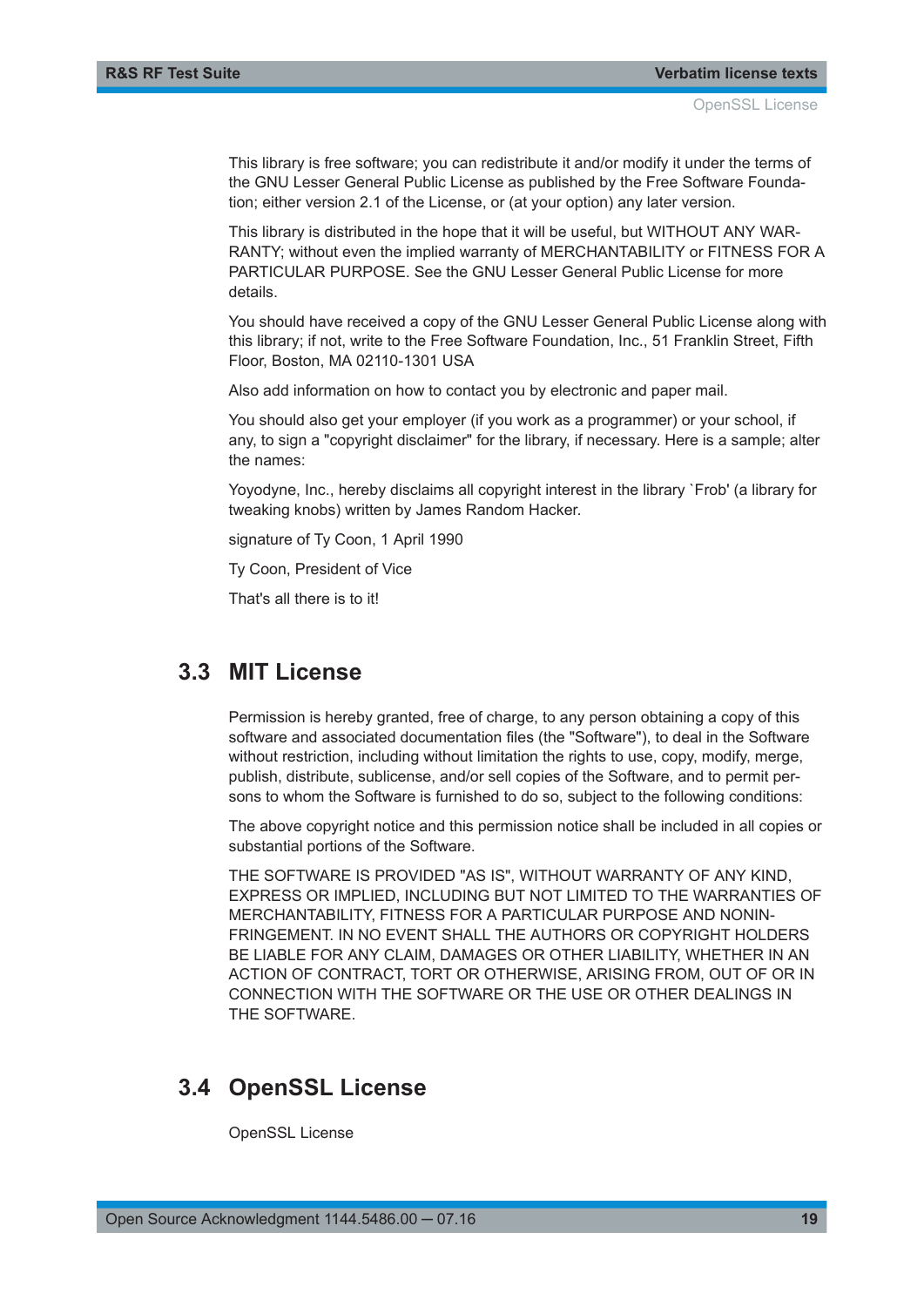Copyright (c) 1998-2008 The OpenSSL Project. All rights reserved.

Redistribution and use in source and binary forms, with or without modification, are permitted provided that the following conditions are met:

1. Redistributions of source code must retain the above copyright notice, this list of conditions and the following disclaimer.

2. Redistributions in binary form must reproduce the above copyright notice, this list of conditions and the following disclaimer in the documentation and/or other materials provided with the distribution.

3. All advertising materials mentioning features or use of this software must display the following acknowledgment: "This product includes software developed by the OpenSSL Project for use in the OpenSSL Toolkit. (http://www.openssl.org/)"

4. The names "OpenSSL Toolkit" and "OpenSSL Project" must not be used to endorse or promote products derived from this software without prior written permission. For written permission, please contact openssl-core@openssl.org.

5. Products derived from this software may not be called "OpenSSL" nor may "OpenSSL" appear in their names without prior written permission of the OpenSSL Project.

6. Redistributions of any form whatsoever must retain the following acknowledgment: "This product includes software developed by the OpenSSL Project for use in the OpenSSL Toolkit (http://www.openssl.org/)"

THIS SOFTWARE IS PROVIDED BY THE OpenSSL PROJECT ``AS IS'' AND ANY EXPRESSED OR IMPLIED WARRANTIES, INCLUDING, BUT NOT LIMITED TO, THE IMPLIED WARRANTIES OF MERCHANTABILITY AND FITNESS FOR A PARTICU-LAR PURPOSE ARE DISCLAIMED. IN NO EVENT SHALL THE OpenSSL PROJECT OR ITS CONTRIBUTORS BE LIABLE FOR ANY DIRECT, INDIRECT, INCIDENTAL, SPECIAL, EXEMPLARY, OR CONSEQUENTIAL DAMAGES (INCLUDING, BUT NOT LIMITED TO, PROCUREMENT OF SUBSTITUTE GOODS OR SERVICES; LOSS OF USE, DATA, OR PROFITS; OR BUSINESS INTERRUPTION) HOWEVER CAUSED AND ON ANY THEORY OF LIABILITY, WHETHER IN CONTRACT, STRICT LIABIL-ITY, OR TORT (INCLUDING NEGLIGENCE OR OTHERWISE) ARISING IN ANY WAY OUT OF THE USE OF THIS SOFTWARE, EVEN IF ADVISED OF THE POSSIBILITY OF SUCH DAMAGE.

This product includes cryptographic software written by Eric Young (eay@cryptsoft.com). This product includes software written by Tim Hudson (tjh@cryptsoft.com).

Original SSLeay License

Copyright (C) 1995-1998 Eric Young (eay@cryptsoft.com) All rights reserved.

This package is an SSL implementation written by Eric Young (eay@cryptsoft.com). The implementation was written so as to conform with Netscapes SSL.

This library is free for commercial and non-commercial use as long as the following conditions are aheared to. The following conditions apply to all code found in this distribution, be it the RC4, RSA, lhash, DES, etc., code; not just the SSL code. The SSL documentation included with this distribution is covered by the same copyright terms except that the holder is Tim Hudson (tih@cryptsoft.com).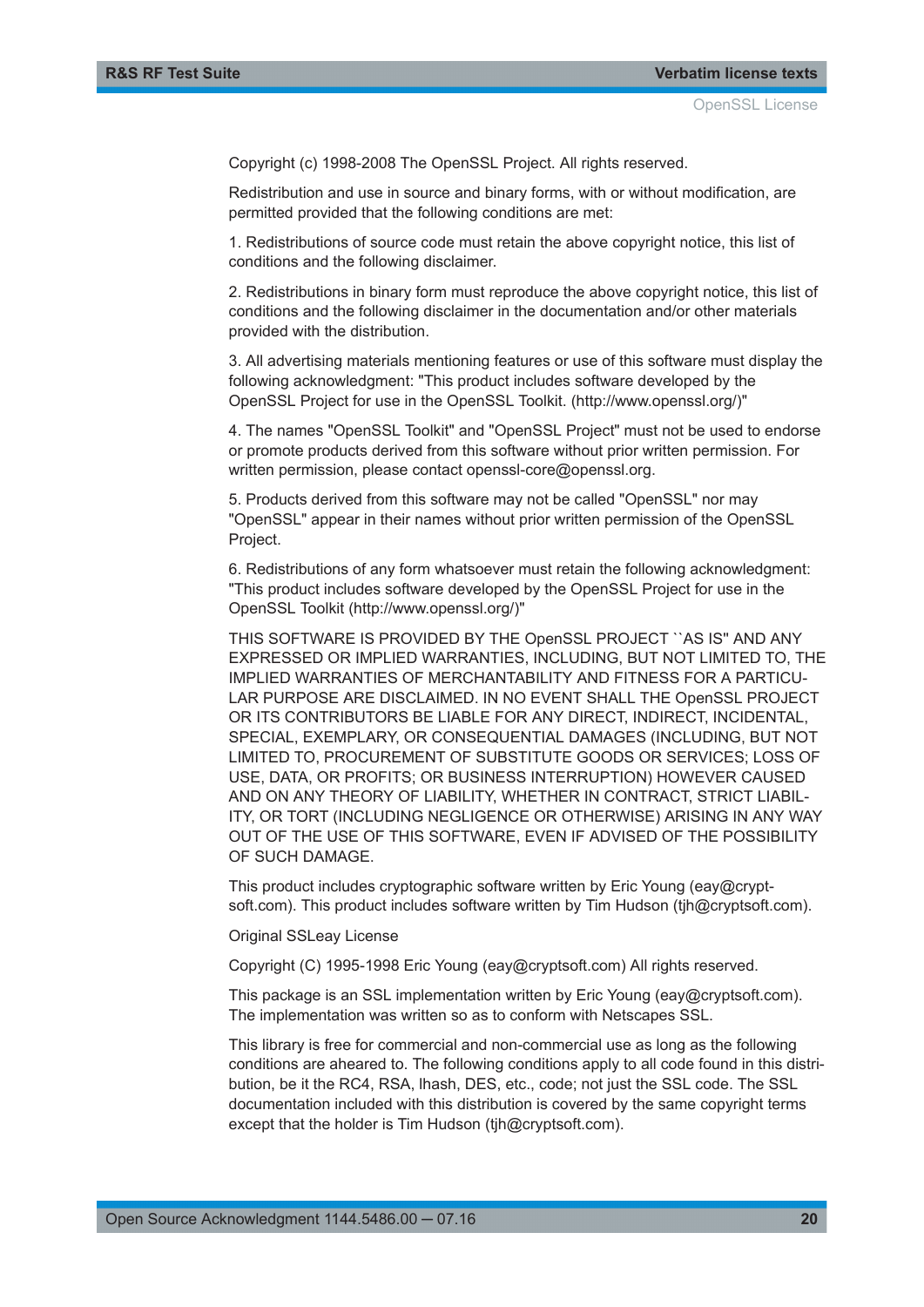Copyright remains Eric Young's, and as such any Copyright notices in the code are not to be removed. If this package is used in a product, Eric Young should be given attribution as the author of the parts of the library used. This can be in the form of a textual message at program startup or in documentation (online or textual) provided with the package.

Redistribution and use in source and binary forms, with or without modification, are permitted provided that the following conditions are met:

1. Redistributions of source code must retain the copyright notice, this list of conditions and the following disclaimer.

2. Redistributions in binary form must reproduce the above copyright notice, this list of conditions and the following disclaimer in the documentation and/or other materials provided with the distribution.

3. All advertising materials mentioning features or use of this software must display the following acknowledgement:

"This product includes cryptographic software written by Eric Young (eay@cryptsoft.com)"

The word 'cryptographic' can be left out if the rouines from the library being used are not cryptographic related :-).

4. If you include any Windows specific code (or a derivative thereof) from the apps directory (application code) you must include an acknowledgement: "This product includes software written by Tim Hudson (tjh@cryptsoft.com)"

THIS SOFTWARE IS PROVIDED BY ERIC YOUNG ``AS IS'' AND ANY EXPRESS OR IMPLIED WARRANTIES, INCLUDING, BUT NOT LIMITED TO, THE IMPLIED WAR-RANTIES OF MERCHANTABILITY AND FITNESS FOR A PARTICULAR PURPOSE ARE DISCLAIMED. IN NO EVENT SHALL THE AUTHOR OR CONTRIBUTORS BE LIABLE FOR ANY DIRECT, INDIRECT, INCIDENTAL, SPECIAL, EXEMPLARY, OR CONSEQUENTIAL DAMAGES (INCLUDING, BUT NOT LIMITED TO, PROCURE-MENT OF SUBSTITUTE GOODS OR SERVICES; LOSS OF USE, DATA, OR PROF-ITS; OR BUSINESS INTERRUPTION) HOWEVER CAUSED AND ON ANY THEORY OF LIABILITY, WHETHER IN CONTRACT, STRICT LIABILITY, OR TORT (INCLUD-ING NEGLIGENCE OR OTHERWISE) ARISING IN ANY WAY OUT OF THE USE OF THIS SOFTWARE, EVEN IF ADVISED OF THE POSSIBILITY OF SUCH DAMAGE.

The licence and distribution terms for any publically available version or derivative of this code cannot be changed. i.e. this code cannot simply be copied and put under another distribution licence [including the GNU Public Licence.]